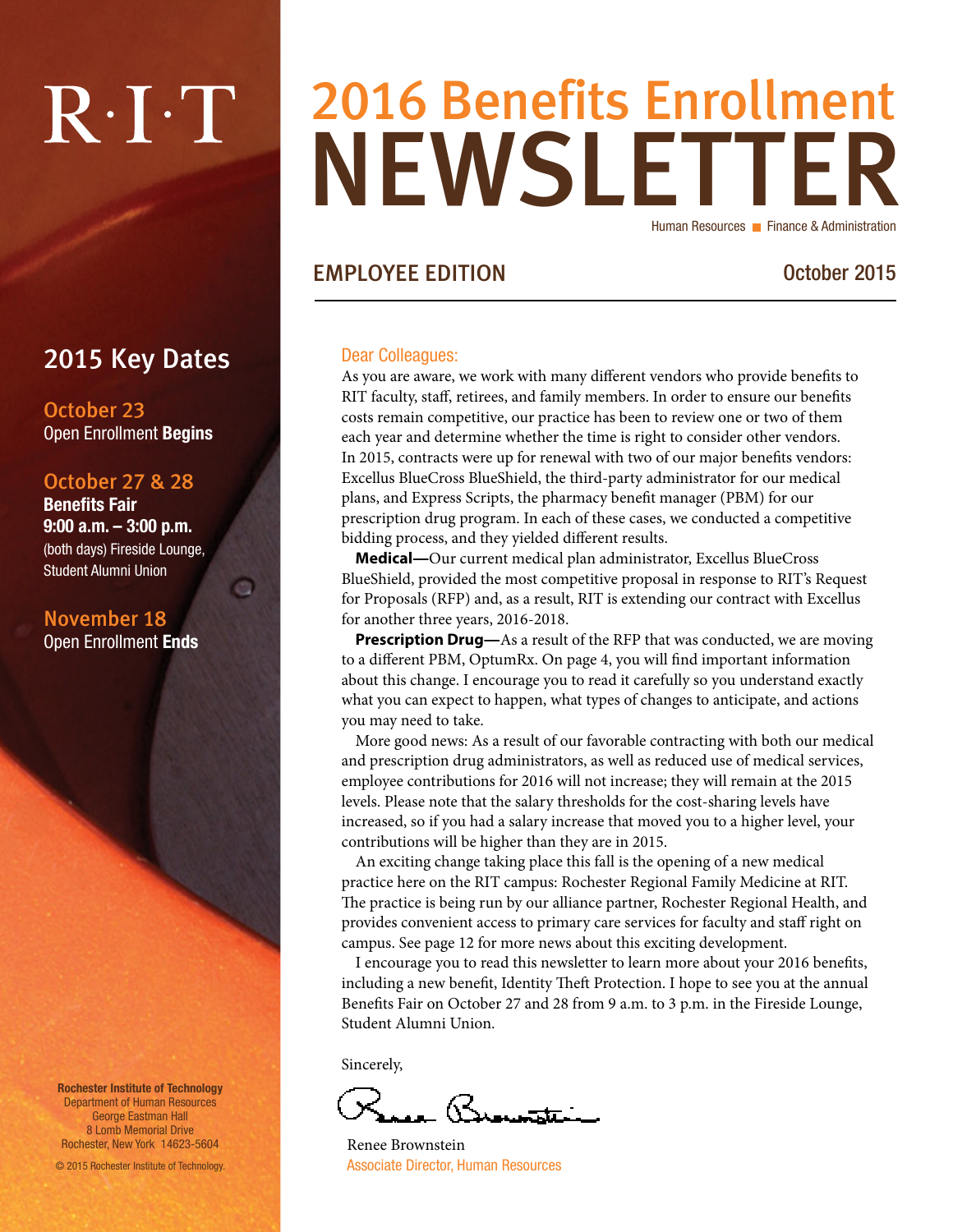## 2016 Open Enrollment News

#### WHO MUST ENROLL?

Your current medical, vision, dental, life, AD&D, LTD, and legal services coverage continues automatically into 2016. The Beneflex Dependent Day Care Spending Account and the Beneflex Health Care Spending Account do NOT continue automatically—if you want to participate in Beneflex for 2016, you MUST enroll.

#### YOUR ONLY OPPORTUNITY TO MAKE A CHANGE IS NOW

Please remember that the Benefits Open Enrollment period is **your only opportunity to enroll, change, or cancel most of your benefits elections**, unless you have a qualified family or employment status change during the year. A qualified family or employment status change includes:

- **• Marriage**
- **• Birth or adoption of a child**
- **• Divorce**
- **• Death of a spouse or dependent**
- **• A change in employment** (e.g., spouse or child gaining or losing employment, or your status changing from part-time to full-time)

If you experience one of these events and want to elect, change, or cancel your coverage, under IRS rules, you must notify the Human Resources Department **within 31 days of the event**. Otherwise, you must wait until the next Open Enrollment for a January 1 effective date. In addition, please note that the event must be consistent with the change you want to make *(e.g., changing from two-person to family coverage after the birth of a child).* 

Refer to the chart called *Mid-Year Benefits Enrollment Change Summary* at www.rit.edu/benefits under "Other Resources" for more details on making mid-year changes. If you are adding a family member, proof of eligibility is required. See the Family Member Verification link on the benefits page of the HR website at **www.rit.edu/benefits**.



#### YOU CAN MAKE CHANGES TO THE FOLLOWING BENEFITS FOR A JANUARY 1, 2016 EFFECTIVE DATE:

- Medical
- Dental
- Vision
- Beneflex
- Legal Services Plan
- Supplemental LTD Insurance
- Supplemental, Spouse, and Child Life Insurance
- Supplemental, Spouse, and Child AD&D Insurance

If you do not take action during the enrollment period, you will not be able to make changes to these benefits during the year, except as described at left. Your 2015 benefits elections for the benefits listed here will continue into 2016 EXCEPT for Beneflex. Your 2015 Beneflex election DOES NOT CONTINUE in 2016 automatically. If you want to participate in Beneflex for 2016, you MUST enroll.

#### EVIDENCE OF INSURABILITY

If you elect or increase your Supplemental Life, Spouse Life, and/or Supplemental LTD, you (or your spouse in the case of Spouse Life) will need to complete the Evidence of Insurability (EOI) process for RIT's insurance company, Prudential.

Prudential will send an email to your RIT email address asking you to complete a questionnaire, which Prudential will review to determine if coverage will be approved. Your new coverage will not go into effect unless Prudential approves it and the new payroll contributions will not begin until Prudential approves the coverage.

RIT Human Resources will send an email to affected employees reminding them about the Prudential email. If you prefer to complete a paper form, please contact your benefits representative in the HR Department.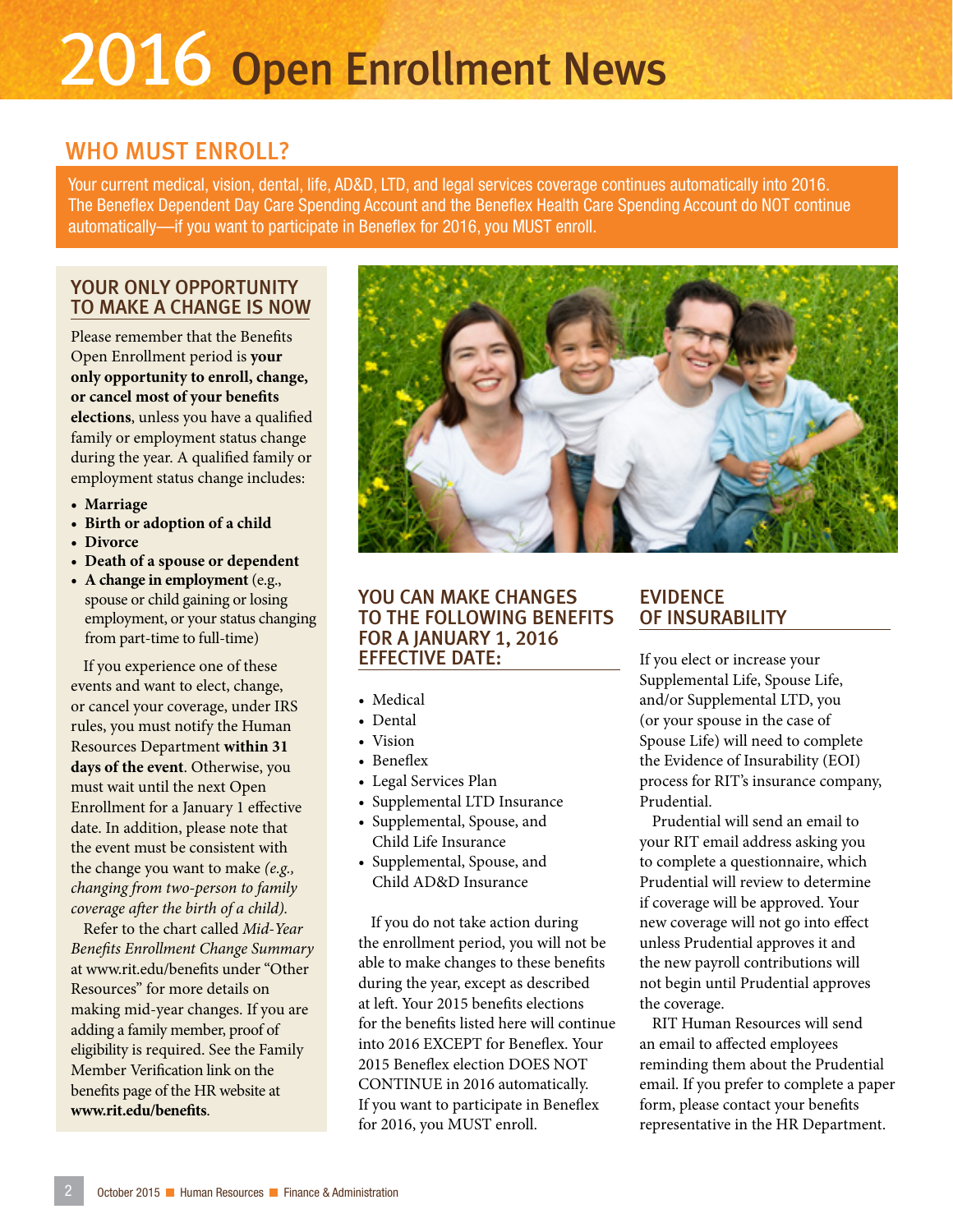#### REMINDERS—COVERAGE FOR CHILDREN

If you did not add a new baby to your medical, vision, or dental plan when he/she was born, Open Enrollment may be the time to do it. Children are eligible for benefits until age 26.

#### HOW TO ENROLL

You can make changes to your benefits, enroll in new benefits, or cancel coverage online using Employee Self-Service at **<http://myinfo.rit.edu>** (same place you access your online paystub).

We encourage you to take advantage of the many enrollment resources available to you. You will find the employee contribution information for the various benefits plans on pages 18 – 19. Additionally, your personalized contribution amounts for your benefits choices are displayed on the enrollment screens when you log in to Employee Self-Service.

While the online enrollment process is fairly simple, we have added detailed, step-by-step instructions to the HR website. Also, each online screen has

help text with important information. When you finish your enrollment, you will be able to print the confirmation page so you have a record of your elections for 2016. Please note that you will not receive any other confirmation statement of your elections.

We have also scheduled several Open Lab sessions (see schedule below), staffed by HR representatives, where you can come, at your convenience, for help logging in to Self-Service and completing the enrollment process.

*A sign language interpreter will be provided upon request, subject to availability. Contact the Department of Access Services (DAS) directly at https://myaccess.rit.edu or x5-6281/V and x5-6242/TTY.*

|    | Lab Schedule           |                    |                            |  |  |  |  |  |
|----|------------------------|--------------------|----------------------------|--|--|--|--|--|
| W. | Date:                  | <b>Time</b>        | Location                   |  |  |  |  |  |
|    | Tuesday, November 3    | 11 $a.m. - 1 p.m.$ | Wallace Library, Room 3650 |  |  |  |  |  |
| 2  | Wednesday, November 11 | $7:30 - 9$ a.m.    | Wallace Library, Room 3650 |  |  |  |  |  |
| 3  | Monday, November 16    | $3 - 5$ p.m.       | Wallace Library, Room 3650 |  |  |  |  |  |

#### SPECIAL NOTE TO EMPLOYEES PAID ON THE BI-WEEKLY PAYROLL

Deductions for benefits will not occur in the paycheck for December 31, 2015, for non-exempt (hourly paid) employees. These employees are normally paid every other Friday, and there would have been a regular paycheck issued on Friday, January 1, 2016. However, because this day is

a holiday, the paycheck will be issued on Thursday, December 31, 2015. Since this will be the 27th paycheck of the calendar year, there will be no benefits deduction. Calendar year 2016 will still have 26 payrolls so no other adjustments will need to be made.

#### 2015 Benefits Fair

October 27 & 28

9:00 a.m. – 3:00 p.m. (both days)

Location: Fireside Lounge, Student Alumni Union

#### Representatives available from:

- Medical and Dental (Excellus BlueCross BlueShield)
- RIT Prescription Drug (OptumRx)
- Rochester Regional Health
- Wegmans Pharmacies
- Beneflex (Lifetime Benefit Solutions)
- Vision Care Plan (VSP)
- Retirement Plan Recordkeepers (Fidelity and TIAA-CREF)
- Life, AD&D, and Disability Insurance (Prudential)
- EAP Provider (GuidanceResources)
- Identity Theft Protection (Identity Force)
- Legal Services Plan (Hyatt)
- New York's 529 College Savings Program
- Auto/Home Owner's Insurance (Mercer)
- RARES Employee Discount Program
- Home Owner Partnership (City of Rochester)
- RIT's Better Me Employee Wellness Program
- RIT's Human Resources, Center for Professional Development (CPD), Dining Services, Ombuds Office, Staff Council, NTID Hearing Aid Shop, Digital Den, Information Security Office

Free Services including:

Chair Massages Blood Pressure Checks Body Fat Analysis

Enter and Win! Prize Drawings & Free Stuff

Under IRS regulations, raffle prizes may be taxable.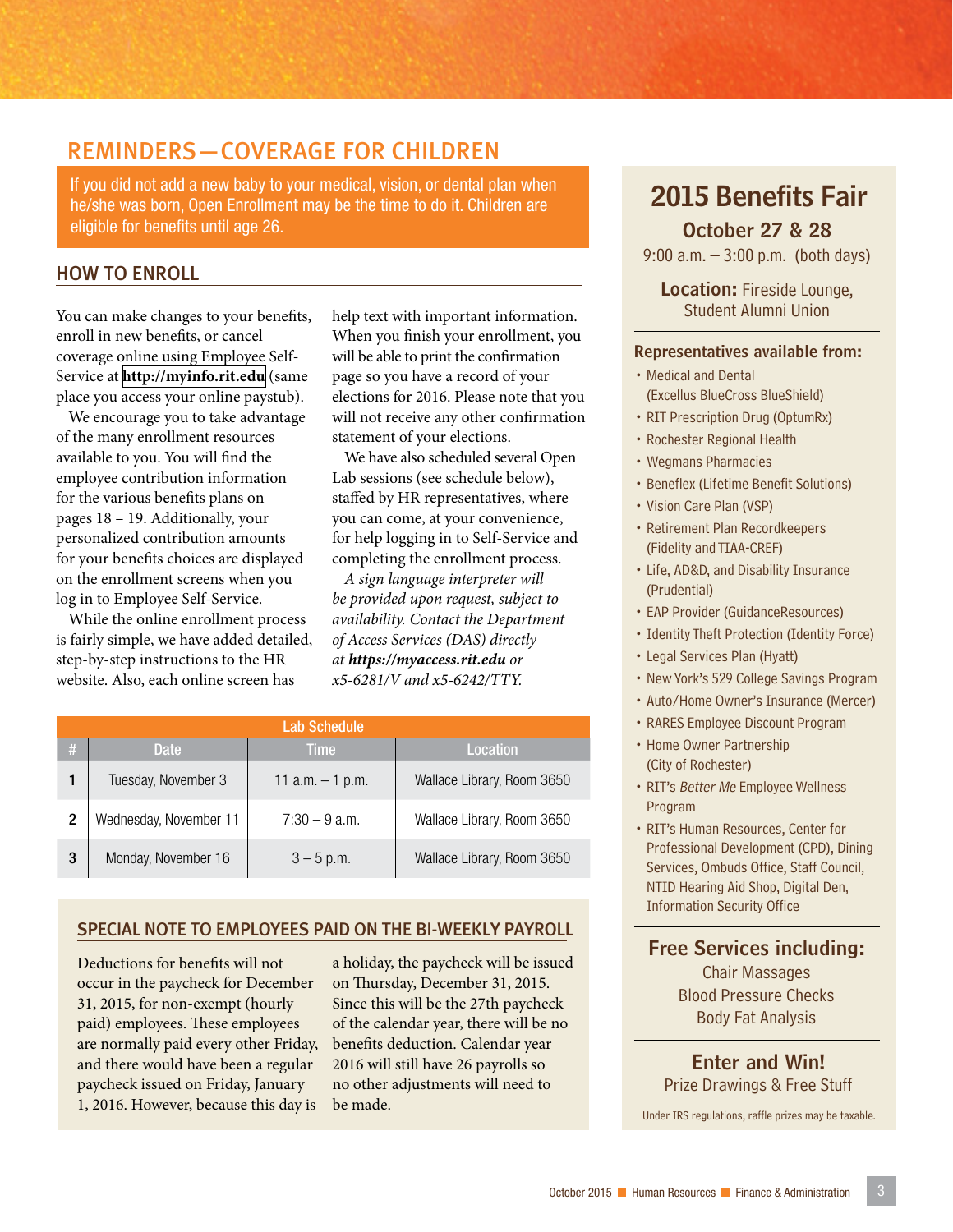### Prescription Drug Updates

#### ANNOUNCING OUR NEW PHARMACY BENEFIT MANAGER—OptumRx

Since 2005, RIT has been part of the Preferred University Rx Purchasing Coalition (PURPC), a university group purchasing coalition for prescription drug products and pharmacy benefit management (PBM) services. PURPC delivers value to its member universities by combining the covered membership (approximately 100,000 people) to achieve better pricing, enhanced services, and account management beyond what would be achievable by any institution individually.

As you may know, RIT (through PURPC) has contracted with Express Scripts (formerly Medco before it merged with Express Scripts) for pharmacy benefit management services. PURPC has conducted Requests for Proposal (RFPs) when the contracts have been up for renewal and each time, the result has been that PURPC has renegotiated a new, and less costly, contractual arrangement with Express Scripts.

When PURPC conducted an RFP process this past spring, the results were different. **As a result, RIT and other PURPC institutions will be switching to a new pharmacy benefit manager, OptumRx, as of January 1, 2016.**

We have been working with OptumRx to implement our program and have been very impressed by its attention to detail and willingness and ability to accommodate the needs of the various universities it serves. We are optimistic that this will extend to the experience our prescription drug plan participants will have with OptumRx.

#### **What do I need to know?**

**Much will remain the same.** RIT's plan designs will not change. Your copays for Tier 1 (generics), tier 2 (formulary drugs), and tier 3 (non-formulary drugs) will remain the same (although



some medications may switch tiers; see "Changes in the formulary" on page 5). In addition, you will still have access to a network of participating retail pharmacies, including Wegmans. **The reduced copays for Wegmans Pharmacy will still apply.**

While OptumRx has a few differences in its network of participating retail pharmacies, we have been advised that most RIT plan participants should not feel any impact from this change, as OptumRx's network includes all the large national chain pharmacies as well as many local and community pharmacies. To search for a participating pharmacy, check OptumRx's member website or call its member services telephone number. Wegmans Pharmacy, RIT's Preferred

Pharmacy, has become very popular with RIT plan participants. Wegmans has been used by RIT plan participants to fill 73% of their retail prescriptions and more than 62% of all prescriptions filled under the plan at both retail and mailorder pharmacies. See the separate article about Wegmans Pharmacy and why you should consider filling your prescriptions there if you are not already doing so.

**You will receive a new prescription drug ID card in December, so you will need to let your retail pharmacy know about your new coverage.** To protect your privacy, you should destroy your old Express Scripts/Medco ID card after the new PBM arrangement takes effect on January 1, 2016.

#### 2016 PURPC MEMBER INSTITUTIONS

Boston University Brown University Colgate University Cornell University

Hamilton College Hobart & William Smith Colleges Princeton University

Rochester Institute of Technology Skidmore College Stevens Institute of Technology

St. Lawrence **University** Syracuse University University of Notre Dame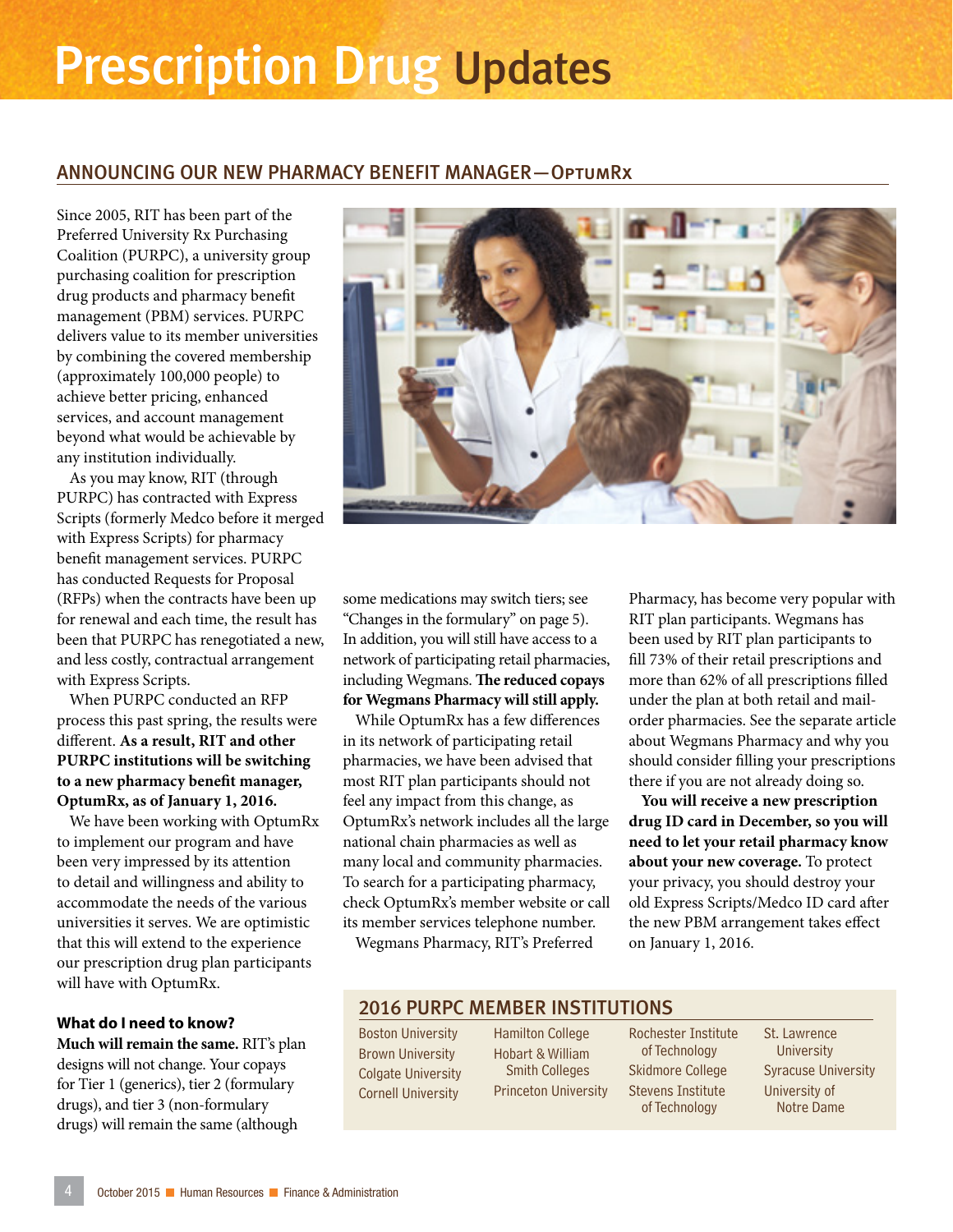OptumRx will send letters in November to the home addresses of those who will be impacted by changes. The letters will include information about the drug(s) that are impacted as well as information for you and your physician about actions that need to be taken or available medication alternatives.

**There will be some changes, and some may require you and/or your doctor to take action.** As with most transitions to new vendors, there will be some changes that will impact some plan participants. RIT has authorized Express Scripts to provide information to OptumRx in order to make the transition for participants as smooth as possible (of course, detailed information was not shared with RIT). With this information, OptumRx will send letters in November to the home address of those who will be impacted by changes. The letters will include information about the drug(s) that are impacted as well as information for you and your physician about actions that need to be taken or available medication alternatives.

Some of the common types of changes that will occur and that will impact some individuals are described below.

#### **Changes in the formulary—**A

formulary is a list of drugs that have preferred pricing; in RIT's plan, the formulary medications are "Tier 2" drugs, also referred to as preferred brand name drugs. Each PBM has its own formulary that is created by a committee of independent medical practitioners. If you currently take a medication that is on Express Scripts' formulary (and for which you are paying a Tier 2 copay), it is possible that that drug is now a Tier 3

drug if it is not on OptumRx's formulary. Any medication that is Tier 3 will have a therapeutic alternative available on Tier 2. You will be notified if this applies to any of your medications, and you and your doctor can determine whether it makes sense to switch to the Tier 2 alternative. A link to OptumRx's formulary is on the *Open Enrollment* page of the HR website.

**Changes in the excluded drugs list—**In 2014, Express Scripts adopted a list of excluded drugs. Since that time, this has become a standard practice among PBMs, including OptumRx. This practice is designed to address large price increases from pharmaceutical manufacturers. For any drugs that are excluded from coverage, there are other less costly and at least equally effective alternative products available. You will be notified if any of your current medications are on OptumRx's excluded drug list, which you can find on the *Open Enrollment* page of the HR website.

**Mail-order pharmacy—**OptumRx has its own mail-order pharmacy. If you are currently using Express Scripts' mailorder pharmacy to fill prescriptions, you will need to move those by the end of the year since you will not be able to use Express Scripts' mail-order pharmacy after December 31, 2015. If you prefer to continue the convenience of having your medications delivered by mail, you have two options.

- **You can switch to OptumRx's mail-order pharmacy.** Active prescriptions with one or more refills remaining with Express Scripts' mailorder pharmacy will automatically be transferred to OptumRx. However, you must do the following before the refills will be sent to you:
	- º On or after January 1, 2016, register and update your profile

on OptumRx's website, AND º Place your refill order while you have at least three weeks of medication left.

There are some circumstances where prescriptions will **not** transfer to OptumRx and will require you to contact your doctor for a new 90-day prescription:

- º No refills remain on your current prescription
- º Your medication is classified as a "controlled substance"
- º Your prescription is expired
- º Your prescription is a compound medication
- º Your prescription at the Express Scripts mail-order pharmacy is being held for a future fill date (on or after January 1, 2016).
- **Or, you can choose to use the Wegmans new "free home shipping" option—**see the article on page 7 for more details. If you are already using Wegmans free home shipping, then you do not need to take any action. To switch a prescription from the current Express Scripts mail-order pharmacy to Wegmans, simply ask your physician to provide a new prescription to Wegmans pharmacy, or ask your Wegmans pharmacy to contact your physician. You can make this change at any time; you do not have to wait until the new PBM is in place.

**Changes in utilization management programs—**Examples of this include prior authorizations, step therapies, and quantity limits. If you have already completed the requirements for one of the utilization management programs that is continuing from Express Scripts, then no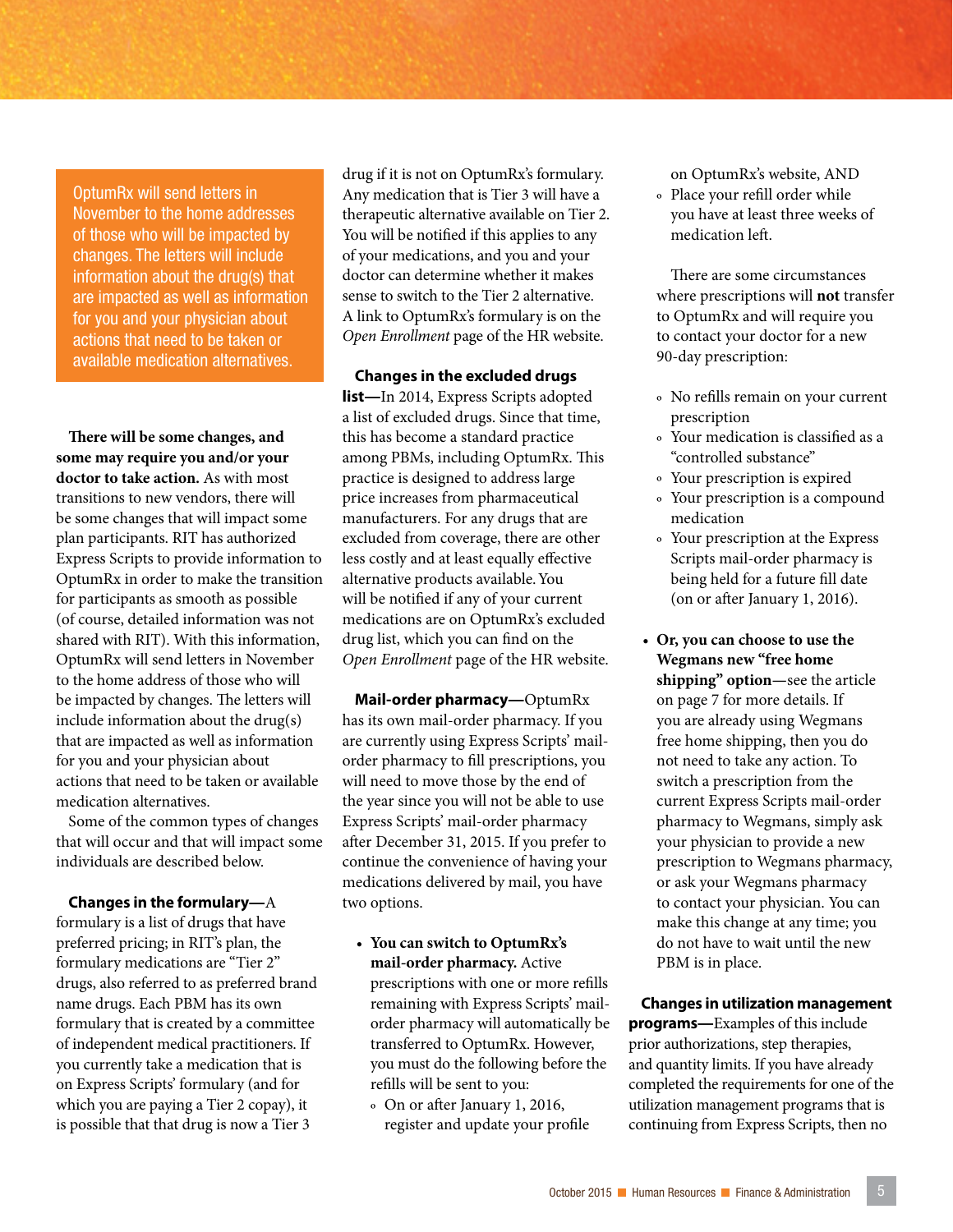### Prescription Drug Updates *continued*

action is required at this time. If this has not occurred, then you and your physician will need to take action. Information will be provided to you in the letter from OptumRx if this applies to you.

**New specialty pharmacy—**If you currently fill any of your prescriptions through Accredo, which is Express Scripts' specialty pharmacy, then your medications will now be filled through BriovaRx, which is OptumRx's specialty pharmacy. The specialty pharmacy provides counseling, patient care coordination, special shipping, and other resources for patients who take very costly and complex medications. If you receive a letter from OptumRx about BriovaRx, then you need to follow the instructions in the letter, including calling the toll-free number in the letter to enroll immediately. Accredo will be transferring information about your specialty medications to BriovaRx, so you may receive a phone call from

If you have questions about how you may be individually impacted and do not wish to wait until you receive your written notification, you may contact OptumRx at 855-209-1300/V; for deaf and hard-of-hearing people, use a relay service (VRS, Captioned telephones or dial 711) and then provide the OptumRx phone number. During open enrollment, OptumRx's Member Service hours are Monday through Friday 9 a.m.–7 p.m. Eastern time and weekends 9 a.m.–4 p.m. Eastern time. OptumRx has set up a special website that is available during RIT's open

enrollment period, at http://bit.ly/RITOptumRx.

**IMPORTANT NOTE: This is not the website to use beginning January 1, 2016.** On this special site, you will be able to do things such as find participating pharmacies, review the list of excluded drugs, and review covered medications.

BriovaRx. You will not be able to obtain your medications from Accredo through RIT's plan beginning January 1, 2016.

*Note: Two PBMs recently merged— Catamaran and OptumRx. You may see some references to Catamaran in communications from OptumRx while they are still in transition. You may ignore these references; the PBM for RIT's plan is OptumRx.*

If you are enrolled in the POS B No Drug plan or thinking about enrolling for 2016, please see the article on page 8, Important Information Regarding the POS B No Drug Plan.

#### WHAT IS A PHARMACY BENEFIT MANAGER (PBM)?

OptumRx is our new pharmacy benefit manager (PBM) beginning January 1, 2016. What does this mean? The PBM plays two distinct roles:

- Administration of the plan
- Ownership and running of the mail-order pharmacy and the specialty pharmacy

Sometimes we hear from people who are confused by these two roles and what the difference is between them. We hope this information helps clarify the differences.

#### **Administration of the Plan**

• **Network of Participating Pharmacies—**OptumRx contracts with a network of participating

retail pharmacies across the country. This includes Wegmans (the preferred pharmacy under the RIT Rx plan) as well as other major national chains such as CVS and Rite Aid. It also includes some independent pharmacies. You can check the participating pharmacies list on OptumRx's website to determine whether your pharmacy is participating—chances are, it is. For more detailed information about Wegmans Pharmacy's relationship with the RIT Rx plan, see the article on page 7.

• **Establishment of the Formulary—** A formulary is a list of preferred brand name drugs. One important

role of a PBM is to decide which drugs are on its formulary. Like many of the major PBMs, OptumRx does this by having an independent Pharmacy and Therapeutics (P&T) Committee composed of independent practicing clinicians from a variety of specialties from all across the country. These medical professionals are not employed by OptumRx. The role of the P&T Committee is to review medications for inclusion in the formulary. This review of each medication is based on the FDA labeling, clinical outcomes, and national treatment guidelines.

• **Claims Processing and Payment—** When you fill your prescription at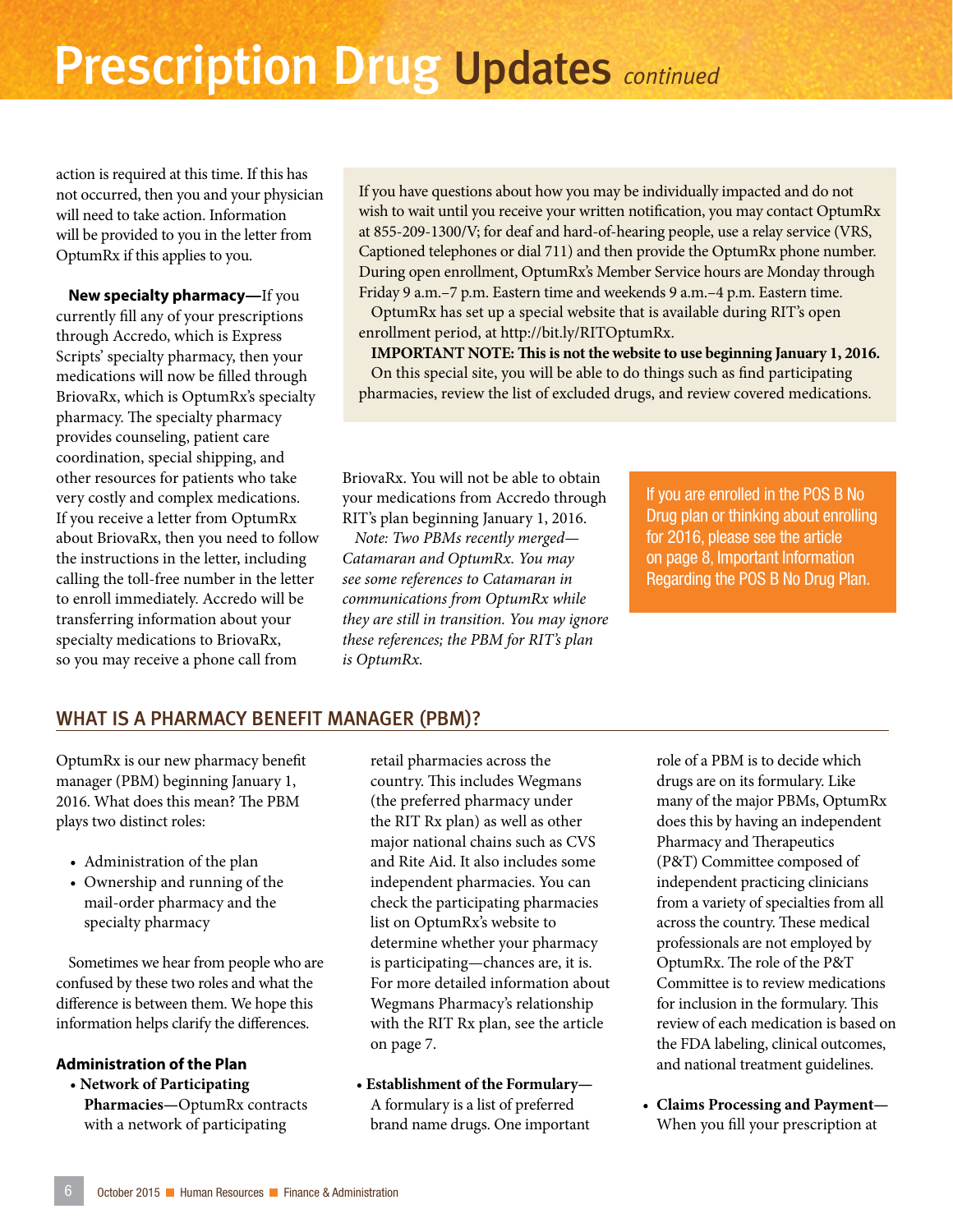a participating pharmacy like Rite Aid, for example, or at Wegmans, the pharmacy technician or pharmacist enters your participant identification number into the OptumRx online system. This brings up the RIT Rx plan design that applies to you. It tells the pharmacy how much you need to pay, and how much the plan will pay to the pharmacy. It also alerts the pharmacy if there are any issues needing to be resolved—an expired prescription, a potential drug-to-drug interaction due to another medication you have filled, a requirement that prior authorization is needed before the plan will pay for the medication, etc. The pharmacy collects your payment and then the PBM bills RIT's self-funded Rx plan

for the difference. The PBM pays the pharmacy the amount that is due over what you already paid.

If you fill your prescription at a non-participating pharmacy, you will need to send the receipt with a completed claim form (available on the HR website) to the PBM.

#### **Mail-order pharmacy and specialty pharmacy**

Similar to our current PBM, OptumRx owns and manages its own mail-order pharmacy. If you fill your 90-day maintenance prescriptions at their mail-order pharmacy, the PBM is really performing both roles at the same time. They are both the claims processor/ payer and the owner of the pharmacy. OptumRx's mail-order pharmacy works similarly to the current PBM's mailorder pharmacy.

See page 5 for instructions on ordering from the OptumRx mail-order pharmacy.

OptumRx also has a specialty pharmacy, BriovaRx. BriovaRx is a pharmacy for patients who take medications classified as specialty medications, which are typically very costly and complex for treatment of serious conditions like rheumatoid arthritis, multiple sclerosis, and certain cancers. BriovaRx provides patient counseling and coordination of medication delivery, as well as other resources. If you currently have medications dispensed by Accredo, Express Scripts' specialty pharmacy, you will be notified by letter from OptumRx about transferring to BriovaRx.

#### WEGMANS—RIT'S PREFERRED PHARMACY

Good news! We have renewed our agreement with Wegmans to continue their Preferred Pharmacy status under RIT's prescription drug plan. Wegmans has agreed to provide comparable pricing to the new OptumRx mailorder pharmacy, making Wegmans an attractive local alternative to mail order. This is a win-win for you (if you like having a local retail pharmacy choice with preferred copays) and for RIT.

The 30-day copays at Wegmans will continue to be lower compared to other retail pharmacies. In addition, it will continue to be the only retail pharmacy allowed to fill 90-day prescriptions under RIT's plan. Copays for 90-day prescriptions at Wegmans will continue to match the mail-order pharmacy copays. Copays for 2016 will remain the same as in 2015 and are shown in the chart on page 8.

If you prefer the convenience of having your prescriptions mailed to your home rather than making a stop at the Wegmans pharmacy, you could take advantage of

Wegmans "free home shipping" option. This is another option in addition to the OptumRx mail-order pharmacy, and completely your personal choice. For more information about this option, visit the Wegmans website, ask your Wegmans pharmacist, or contact Wegmans directly.

The Wegmans Pharmacy website offers you flexibility to order, monitor, and receive prescriptions when and where you want them for you and your family. You can order refills, check to see if your prescription is ready, place an order to have your prescription mailed to you, set up Auto-Refill, and print your prescription purchase summary.

If you have a prescription currently being filled at a different retail pharmacy or at the Express Scripts mail-order pharmacy, and you wish to switch it to Wegmans, you have two options:

• If you prefer to pick up your prescription at the Wegmans store at which you shop, stop in or call

the store, and let the pharmacy representative know your patient information and prescriber (e.g., physician) name. Wegmans will contact your prescriber and handle the transfer.

• If you prefer to use Wegmans free home-shipping option, call 1-800- 934-4797, and a support center representative will assist you by setting up your account and contacting your prescriber about obtaining new prescriptions.

Our Preferred Pharmacy arrangement with Wegmans has also brought us health care programming such as the high blood pressure screening and counseling that is available on campus by a Wegmans pharmacist. To learn more about this program and others that may become available in the future, check out the *Better Me* website at www.rit.edu/betterme or contact your *Better Me* Health Fitness Specialist.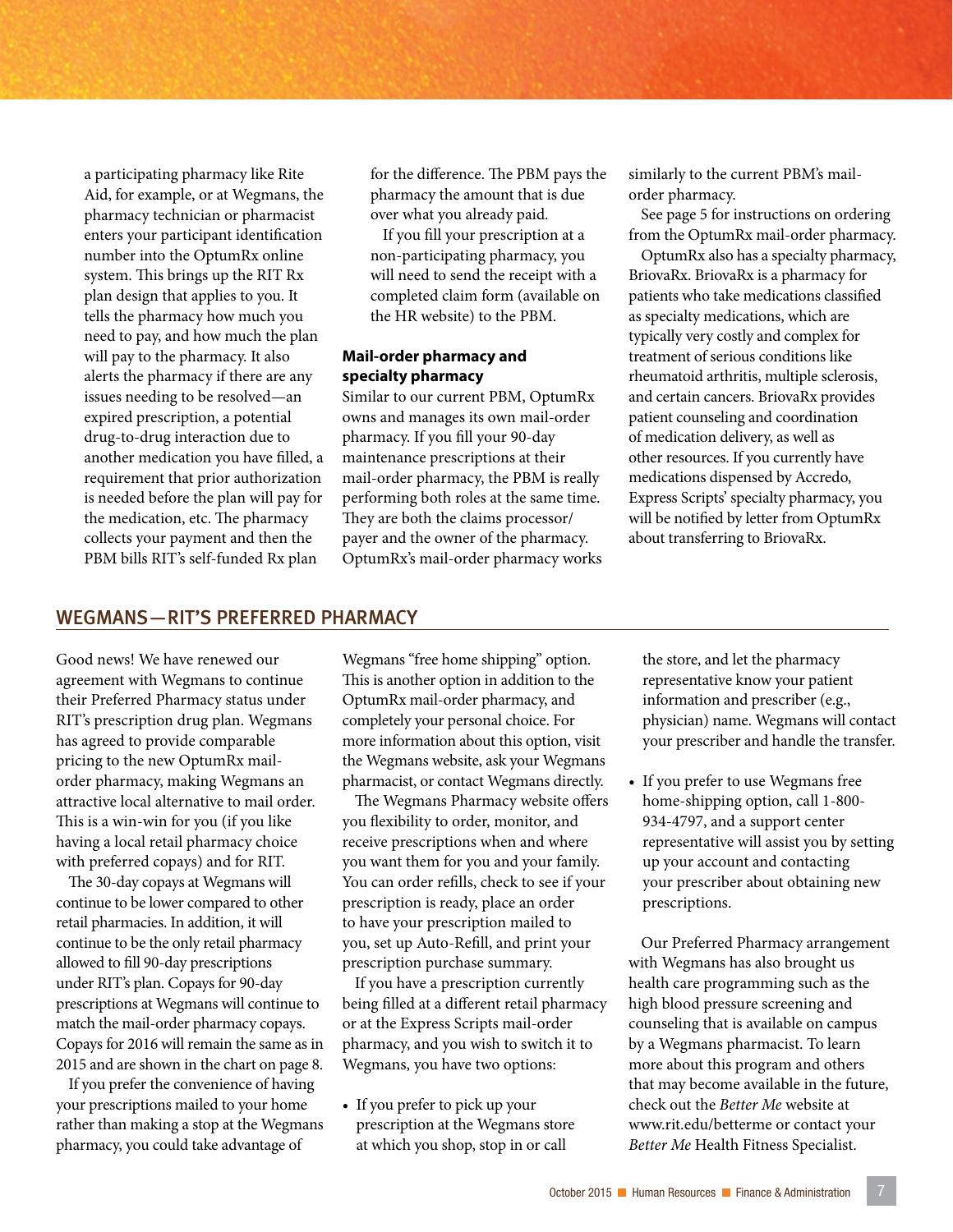### Prescription Drug Updates *continued*

| POS A and POS B                               |                                     |                     |                                 |                                                    |               |
|-----------------------------------------------|-------------------------------------|---------------------|---------------------------------|----------------------------------------------------|---------------|
|                                               | <b>Wegmans pharmacy</b>             |                     | Other participating retail      |                                                    | OptumRx mail  |
| Category                                      | 30-day supply,<br>no limit on fills | $90$ -day<br>supply | 30-day supply,<br>up to 3 fills | 30-day supply<br>4th fill and after <sup>(1)</sup> | 90-day supply |
| <b>Tier 1: Generic Drugs</b>                  | \$10.00                             | \$25.00             | \$12.00                         | \$30.00                                            | \$25.00       |
| <b>Tier 2: Brand Name Formulary Drugs</b>     | \$25.00                             | \$62.50             | \$30.00                         | \$75.00                                            | \$62.50       |
| <b>Tier 3: Brand Name Non-Formulary Drugs</b> | \$40.00                             | \$100.00            | \$50.00                         | \$125.00                                           | \$100.00      |

| <b>POS D</b>                                                                                                     |                                     |                     |                                 |                                                    |               |
|------------------------------------------------------------------------------------------------------------------|-------------------------------------|---------------------|---------------------------------|----------------------------------------------------|---------------|
|                                                                                                                  | <b>Wegmans pharmacy</b>             |                     | Other participating retail      |                                                    | OptumRx mail  |
| Category                                                                                                         | 30-day supply,<br>no limit on fills | $90$ -day<br>supply | 30-day supply,<br>up to 3 fills | 30-day supply<br>4th fill and after <sup>(1)</sup> | 90-day supply |
| Annual Deductible—each person must pay \$1,000 annual deductible before copay amounts are charged in a plan year |                                     |                     |                                 |                                                    |               |
| <b>Tier 1: Generic Drugs</b>                                                                                     | \$20.00                             | \$50.00             | \$25.00                         | \$62.50                                            | \$50.00       |
| <b>Tier 2: Brand Name Formulary Drugs</b>                                                                        | \$60.00                             | \$150.00            | \$70.00                         | \$175.00                                           | \$150.00      |
| <b>Tier 3: Brand Name Non-Formulary Drugs</b>                                                                    | \$120.00                            | \$300.00            | \$140.00                        | \$350.00                                           | \$300.00      |

*(1) applies to maintenance medications only; does not apply to acute medications or medications that cannot be filled through mail order (e.g., certain controlled substances)*

#### IMPORTANT INFORMATION REGARDING THE POS B NO DRUG PLAN

We want to share information with those enrolled in the POS B No Drug plan as well as those who are thinking about enrolling for 2016. The days when the majority of prescription drugs were relatively affordable are gone, so it is important to consider these potential costs when evaluating medical plan choices for 2016.

RIT has offered a medical option with no drug coverage for many years, with its origin in one of the community HMOs we used to offer. Years ago, the cost of prescription drugs was relatively low. Some people who did not use prescription drugs on an ongoing basis preferred to be without prescription drug coverage because they could save money on payroll contributions. They assumed that if a member of their family needed a prescription drug during the year, it would likely cost them less than it would to carry the prescription drug coverage. For many people, this has worked well.

However, the cost of prescription drugs has increased dramatically. For a number of years, it has been the fastest growing component of health care cost, and individual medications are becoming significantly more expensive as new types of drugs are discovered.

"Specialty medications" is a category that has emerged in the last several years and is a large factor in the overall increase in drug cost. Specialty drugs treat complex conditions such as cancer and multiple sclerosis. These medications typically require special handling, and are often (but not always) injectable. Often they are created by biologic rather than chemical processes, and are produced in smaller quantities than the so-called "blockbuster drugs" of the past. This means they are significantly more expensive than most of the older drugs. In 2014, there were a total of 41 new drugs approved by the FDA, which is a record number of approvals by the FDA in the last 15 years. Of the 41 approved drugs, 27 (66%) were specialty drugs. About 50% of all funds for research and development of

new drugs is being focused on specialty drugs. The implications are that drugs will be increasingly expensive.

While there are many more generic drugs available today at a low cost, consider these statistics:

#### **Prescription drugs are expensive**

Based on RIT plan data for 2014:

- The average brand name prescription price was \$255 for a 30-day supply
- Specialty drugs—the drugs most commonly seen in research and development pipelines—account for less than 1% of prescriptions but 29% of the cost
- Specialty drugs cost on average more than \$4,700 for a 30-day supply; some cost significantly more. For example, a drug to treat Hepatitis C costs nearly \$100,000 for a 12-week course of treatment!

We hope you will consider whether you can afford to be without prescription drug coverage.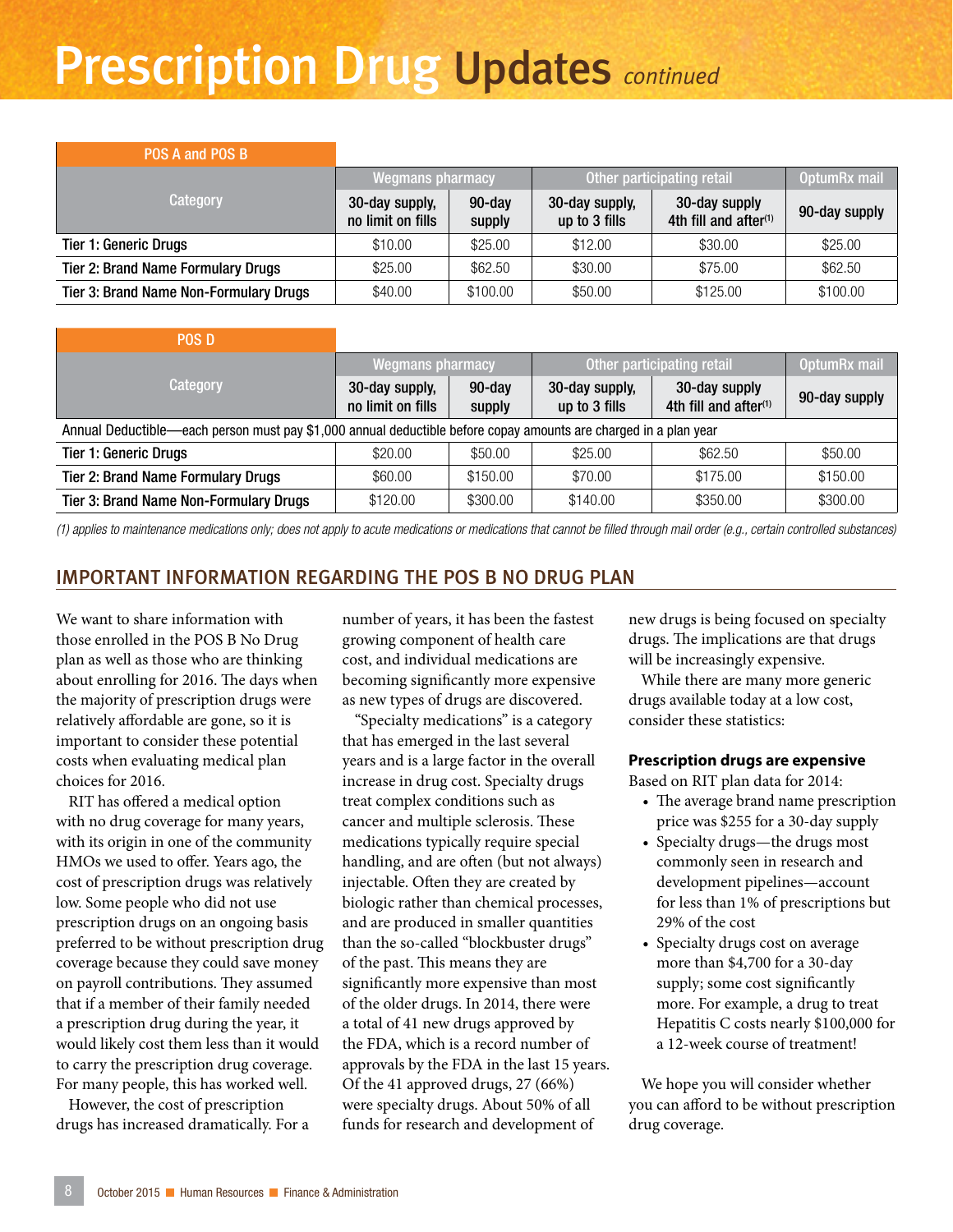#### DENTAL PLAN REMINDER

Coverage under RIT's dental plan is subject to Excellus' determination that services are medically appropriate. When you are going to have restorative services such as crowns, bridges, dentures, and implants, be sure to have your dental provider submit a request for a pre-determination before services are performed. That will ensure that you know, in advance, what will and will not be covered by the plan.

#### INCREASE IN MEDICAL OUT-OF-POCKET MAXIMUMS

As required under the Affordable Care Act (ACA), RIT added out-of-pocket maximums to the medical and prescription drug coverage. The federal government generally increases these amounts annually and will do so for 2016. When this occurs, RIT will increase the medical and/or Rx out-of-pocket maximums. Therefore, the 2016 amounts are shown in this chart.

As a reminder, these maximums provide good protection for plan participants who have high out-of-pocket medical/Rx expenses, since it limits the total amount you will have to pay during the plan year.

| Plan         | <b>Network</b> | 2016 Medical Out-of-Pocket<br>Maximum (single/family) | 2016 Rx Out-of-Pocket<br>Maximum (single/family) |
|--------------|----------------|-------------------------------------------------------|--------------------------------------------------|
| POS A        | In-Network     | \$4,250 / \$8,500                                     | \$1,500 / \$3,000                                |
|              | Out-of-Network | \$6,250 / \$12,500                                    | Not Applicable                                   |
| <b>POS B</b> | In-Network     | \$5,250 / \$10,500                                    | \$1,500 / \$3,000                                |
|              | Out-of-Network | \$7,750 / \$15,500                                    | Not Applicable                                   |
| <b>POSD</b>  | In-Network     | \$5,250 / \$10,500                                    | \$1,600 / \$3,200                                |
|              | Out-of-Network | \$9,250 / \$18,500                                    | Not Applicable                                   |

Note: *POS B No Drug is not shown since there is no prescription drug coverage other than what is covered under the medical plan. The medical out-of-pocket maximum for POS B No Drug is the same as POS B.*

#### REMINDER ABOUT PRIVACY LAWS

Privacy laws prohibit health care providers and insurance companies from disclosing to another person, such as a family member, protected health information (PHI) related to your health coverage without your written authorization. If you or a family member (age 18 or older) wish to designate another individual to receive information related to your health care coverage and protected health

information, you should complete an authorization. For Excellus, you will find the information in the Manage Your Privacy and Confidentiality link. For OptumRx, go to its website after January 1, 2016 to complete the authorization. Check with your health care provider about what they need.

#### GREAT FEEDBACK ABOUT RIT'S NEW EAP PROVIDER

As you may remember, RIT introduced a new Employee Assistance Program (EAP) provider in January—ComPsych® GuidanceResources. We have had great feedback from employees about the

benefits of this program. In addition to the free counseling services they provide, you can also get help with research and referrals for child care, elder care, education, and more. In addition, you

have available unlimited telephonic consultation and information for legal and financial matters. For more details, check out the summary on the RIT benefits website.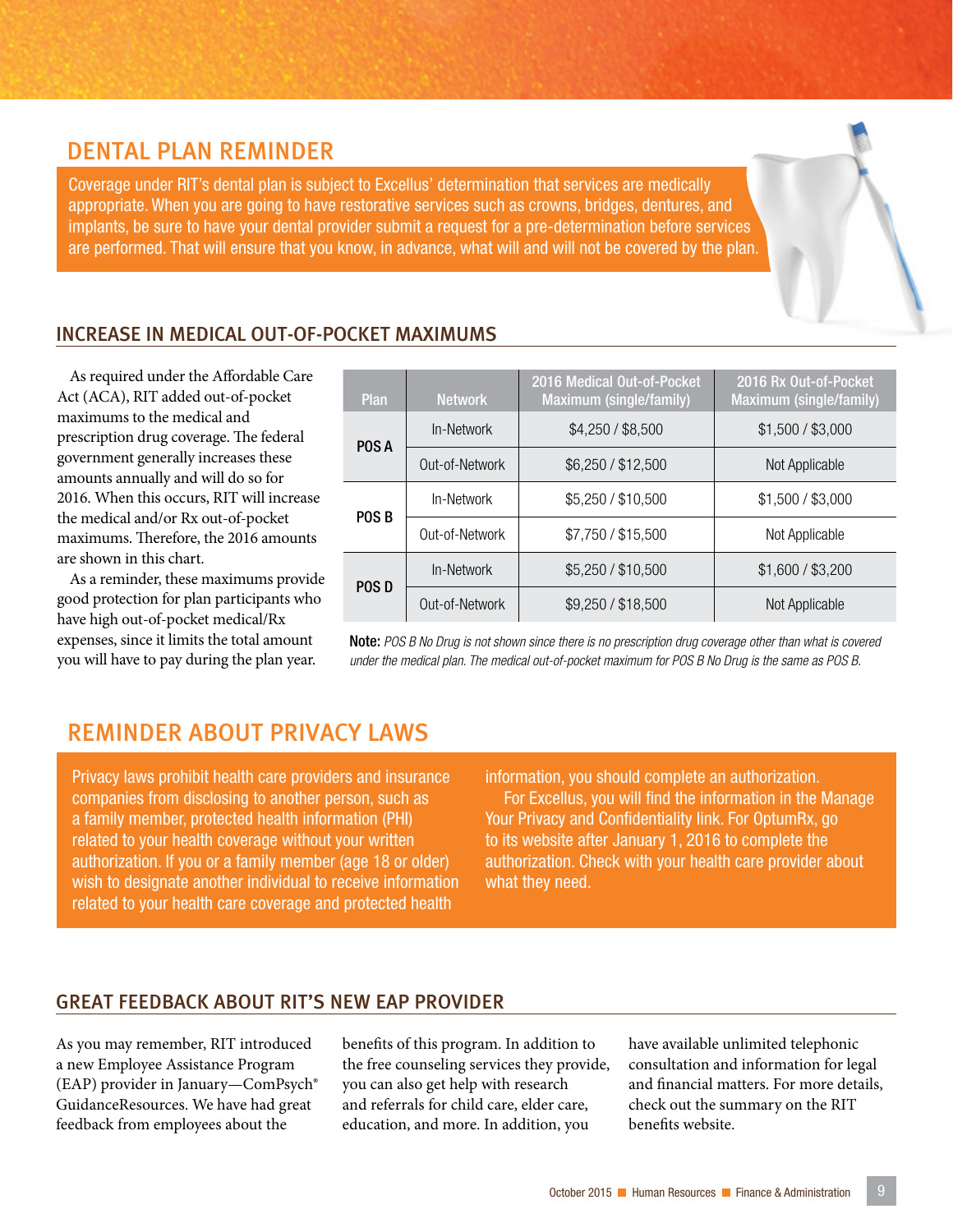### **Important Health Opportunities This Fall**

During November, on the dates indicated in the schedule on page 11, RIT will host wellness events that will include:

- Wellness screenings (Know Your Numbers) that earn you a \$100 Wellness Payment!
- Blood pressure screenings by Wegmans



#### WELLNESS SCREENINGS

Once again this fall, RIT will host wellness screenings on campus from Tuesday, November 10 – Thursday, November 19. Last year, more than 1,200 faculty and staff participated in the screening and earned a \$100 wellness payment. Our goal is to exceed last year's level by having even more employees take this important step toward improved health and well-being.

The wellness screening includes a brief health questionnaire, blood draw, and blood pressure check. Please remember that the screening requires a 12-hour fast. The process is a convenient way for you to "know your numbers." Results include your

- Blood pressure
- Cholesterol and triglycerides
- Blood glucose

Medical personnel from Interactive Health (an independent health and wellness company partnered with Excellus BlueCross BlueShield) will conduct the voluntary, free, and confidential screenings. You are eligible for this program if you are a regular

full-time or regular extended part-time RIT employee; you do not need to be participating in RIT's medical plan.

#### **To participate in the wellness screening:**

• Make an appointment. Call 1-866-270-5441 or go to www.excellusbcbs.com/blue4u. **Walk-in participants are welcome; however, employees with scheduled appointments will be given priority.** First-time website users must **register**  using the sponsor code **XGFHL.**

If it is not convenient for you to participate in the screenings on campus, the "Test at a Lab" option is available through December. This option lets you go to any Lab Corp location affiliated with Interactive Health to have your blood drawn. For more information about participating labs, call member services at 1-866-270- 5441 or go to www.excellusbcbs.com/ blue4u. And don't forget to fast for 12 hours prior to your appointment and to bring your medical plan ID card.

• Complete the medical questionnaire

either online when you schedule your appointment or on paper at your screening.

Within 48 hours you'll receive your confidential, personalized results of the health evaluation online. Additionally, a comprehensive printed report that explains your numbers, proposes a health goal, and offers personalized recommendations will be sent to you at your home address. At your request, the report can also be sent to your personal physician.

In addition to the great resources and coaching opportunities available on campus through the *Better Me*  program, Interactive Health provides a variety of tools, online resources, and one-on-one telephonic coaching to help you reach and achieve your personal health goals.

#### **It's Confidential**

Please be assured that this is a confidential process. RIT will not receive any employee's specific/identified information. RIT will receive aggregate reports that summarize the health status of the entire group of people who participate in the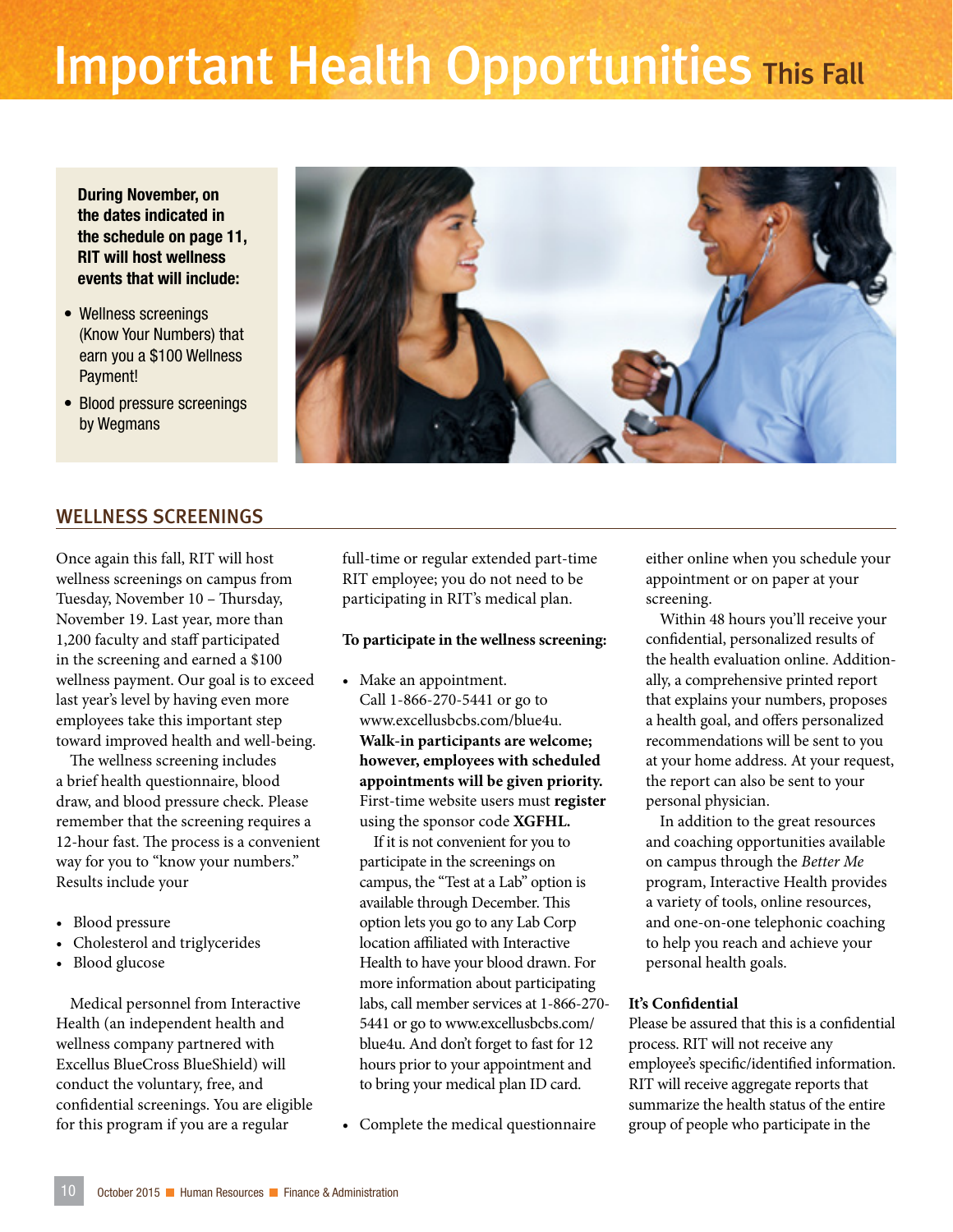screenings. These aggregate reports will allow us to design wellness programming and offer resources to address the health needs of our population.

#### **Quick facts from the 2014 screening:**

- 1,267 employees participated
- 78% of participants were considered low risk
- Average of three days of exercise each week
- Average BMI: 28 (>25 is considered overweight; >30 obese)
- 205 participants discovered they had metabolic syndrome
- Repeat participants showed significant improvement in their blood pressure, cholesterol, and glucose
- More than 40% of participants are actively taking steps to improve their health

*Better Me* continues to offer a robust menu of programs and services to assist faculty and staff with their personal wellness goals. RIT's *Better Me* team of Health Fitness Specialists provides wellness coaching and guides employees to the appropriate resources on and off campus to help participants improve their health status. Through the Wegmans Blood Pressure Program, a Wegmans pharmacist offers convenient onsite coaching to help employees get control of their condition. Participants have experienced significant improvement in their numbers leading to reduced additional risk factors. *Better Me*  has enhanced the weight management opportunities on campus with the addition of *Simple Steps*, an eight-week class facilitated by a registered dietitian. Look for more innovative programming from *Better Me* as we promote wellness engagement through a network of health kiosks and wearable technology to improve the employee experience.



 $\frac{e^{x}e^{x}}{2}$ 

#### EARN A \$100 WELLNESS PAYMENT!

To encourage you to participate in the wellness screening, RIT will once again provide a \$100 payment to every eligible employee who participates, even if you received a payment last year. This taxable payment will be included in your paycheck approximately two weeks after your screening. This is an investment RIT is willing to make in the health of our employees.

#### *What does it mean to know your numbers?*

One of the key goals of the wellness screening is to help you "know your numbers." Your "numbers" refer to the fundamental measures of your wellbeing, which are cholesterol, blood pressure, glucose, and triglycerides. Being aware of your numbers helps you understand your current health status and your risk factors for certain conditions. This first step empowers you to truly take charge of your health.

#### *Wellness Screening Schedule (November 10 – November 13)*

| <b>Date</b> | <b>Time</b>                                  | <b>Locations</b>                                            |
|-------------|----------------------------------------------|-------------------------------------------------------------|
|             | 11/10/15   7:00 a.m. $-12:00$ p.m.           | Global Village 2290                                         |
|             | 11/11/15   7:30 a.m. - 12:00 p.m.   SAU 1829 |                                                             |
|             | 11/12/15   7:00 a.m. $-12:00$ p.m.           | Student Development Center 55-1300                          |
|             |                                              | 11/13/15   7:30 a.m. - 12:00 p.m.   Campus Center 2610/2650 |

#### *Wellness Screening Schedule (November 16 – November 19)*

| <b>Date</b> | <b>Time</b>                                         | Locations <sup>1</sup> |
|-------------|-----------------------------------------------------|------------------------|
|             | 11/16/15   7:00 a.m. $-12:00$ p.m.                  | FMS 99-1260            |
|             | 11/17/15   7:30 a.m. $-12:00$ p.m.                  | Fireside Lounge        |
|             | 11/18/15   7:30 a.m. $-12:00$ p.m.                  | Fireside Lounge        |
|             | 11/19/15   7:30 a.m. - 12:00 p.m.   Fireside Lounge |                        |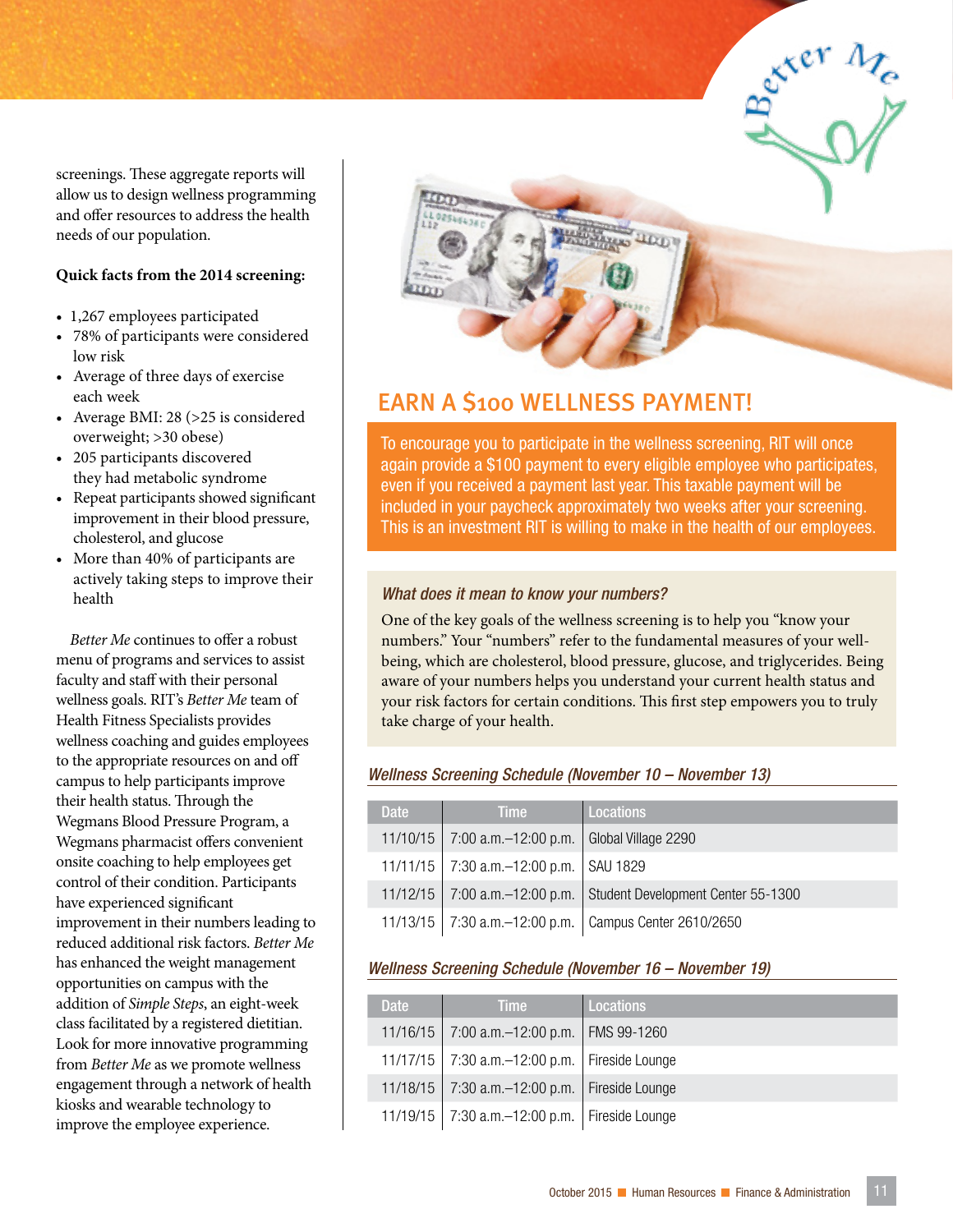### **ROCHESTER REGIONALHEALTH**

#### ROCHESTER REGIONAL HEALTH

As you may have seen on billboards or publications, Rochester Regional Health System has changed its logo and slightly altered the name by eliminating the word "system." The organization is now called Rochester Regional Health (RRH). RIT continues its alliance with RRH and continues to have lower copays under the

POS medical plans for certain services; we call this the **RRH Copay Option**. For more details on the RRH Copay Option, refer to the *Medical Benefits Comparison Book* on the benefits website.

RRH has advised us that it is in the process of completing mergers with Clifton Springs Hospital and United

Memorial Hospital in Batavia. The providers and facilities affiliated with these systems will become part of the RRH network. Check the list of participating RRH providers on the HR website to determine whether your provider is part of the RRH network. The list will be kept up to date by RRH as changes occur.

#### NEW MEDICAL PRACTICE ON RIT'S CAMPUS

We are excited to welcome Rochester Regional Family Medicine at RIT to campus!

This new state-of-the-art primary care practice is right on RIT's campus, making it convenient for faculty and staff to obtain primary care medical services. The practice is open to RIT faculty, staff, and their family members (including children), and retirees, as well as the public. A laboratory draw station is located adjacent to the practice, providing a convenient place to have your blood drawn.

The practice is housed in the new Clinical Health Sciences Center located at the north end of Louise Slaughter Hall. The hours of operation are Monday–Friday, 8 a.m.–5 p.m. Initially, it will be staffed by a full-time physician, Dr. Eric Wilcox, a nurse, a physician's assistant, and an access associate. As the practice grows, it is expected that the staffing will also increase.

And more great news: **If you participate in RIT's employee health care plans, you will pay only a \$10 copay per office visit at the practice.**  If you have your health insurance outside RIT, then you will pay your plan's usual office visit charge for a Rochester Regional Health provider.

You can choose to remain with your current primary care physician (PCP)



if you wish, and still have access to the practice for care, or you can designate Dr. Wilcox as your PCP. For same-day care for minor illnesses, you can call for an appointment or walk in. If you walk in, you may have to wait longer to be seen. For non-acute care, you need to make an appointment. RIT patients, both employees and their family members, will be seen on a priority basis. The practice will make reasonable efforts to ensure that any RIT patient who requests an appointment will be offered one within two business days.

Access services will be available for deaf and hard-of-hearing individuals, primarily through Video Remote Interpreting (VRI).

RIT students will continue to use the Student Health Center, Student Counseling and Psychological Services, and Student Wellness for their physical and mental health care needs.

For more details, including a list of available services and contact information for the practice, refer to the link on the benefits website in the Keeping Healthy section. We have also posted a series of Frequently Asked Questions (FAQs). The FAQs will be updated as people ask new questions, so be sure to check back if you have questions. If you have questions about the practice that are not covered in the FAQs, call the practice at 585-922-3100.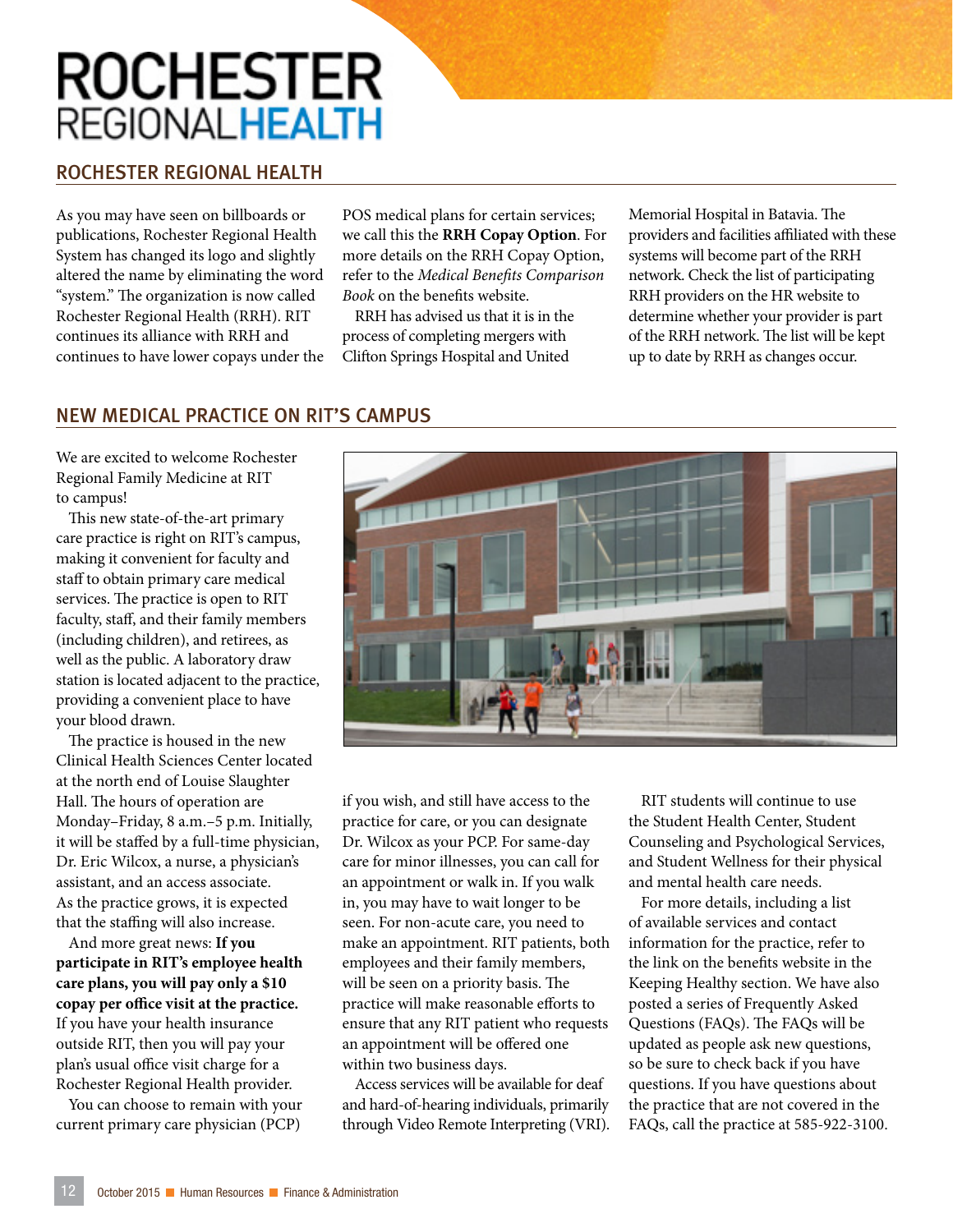#### NEW FEDERAL REPORTING REQUIREMENT

#### You need to take action if you cover family members under your medical coverage.

As you may remember from last year's Open Enrollment newsletter, the Affordable Care Act (ACA) requires an employer who offers employee medical coverage to submit detailed reporting regarding all the people covered by the medical plan. RIT will send the IRSrequired form no later than January 31, 2016, to employees who had coverage at any time in 2015. This information will be necessary to complete your 2015 federal tax return. RIT will also transmit this required information to the federal government.

name and Social Security Number (SSN) of each covered family member. RIT has started collecting SSNs for covered family members. If you cover family members in 2015 or will in 2016, please complete the following process in Oracle Employee Self-Service to enter the SSN (or verify the SSN for those we have on file) for your covered family members. Please be assured that this information will be safeguarded with the same level of security protection we currently provide for all employee confidential data in Oracle.

- 1. Log in to Employee Self-Service at http://myinfo.rit.edu
- 2. Click on RIT Employee Self-Service, then click on *My Personal Information and Contacts*
- 3. Scroll down to *Dependents and Contacts*
- 4. Select the dependent you want to enter or verify, and click on *Update*
- 5. Scroll down to *Additional Dependent and Contact Information*
- 6. Enter the SSN (or correct an incorrect SSN)
- 7. Click *Next*
- 8. Verify the information on the next screen, then click *Submit*

*Important Information: If your covered family member is or has been an RIT employee (regular employee, adjunct, student worker), you will not be able to update the SSN. If you believe the SSN is incorrect or you are unable to add it, please contact your benefits representative.*

#### RIT'S BENEFLEX PLAN—A GREAT WAY TO SAVE ON TAXES

You need to enroll in Beneflex annually; your prior year's election does not carry over.

One of the required data items is the

Under RIT's Beneflex Plan, you can use tax-free money for eligible health care and/or dependent day care expenses. These tax-free amounts mean you pay less in taxes, leaving you with more money to spend (or save).

There are two types of accounts: the Health Care Spending Account (HCSA), with a maximum election of \$2,500 per year per family and the Dependent Day Care Spending Account (DCSA), with a maximum of \$5,000 per year per employee. Under the HCSA, you can use your Beneflex funds to pay your out-of-pocket medical, dental, and vision care expenses. Under the DCSA, you can pay for eligible dependent day care expenses, such as day care for your dependent children.

To use Beneflex, estimate how much your out-of-pocket costs will be for the upcoming calendar year, and elect that amount (up to the IRS limits) during the open enrollment period (separate for health care and dependent day care expenses). This annual amount will be divided by the number of pay periods for the year. The pay period amount will be deducted before taxes are calculated on your pay. This taxfree deducted amount is placed in your Health Care Account and/or Dependent Day Care Account and can be used to pay eligible health care and dependent day care expenses. To learn more about the plan, review the Summary Plan Description found on the benefits website.

RIT's Beneflex Plan is administered by Lifetime Benefit Solutions (LBS). You may use the Participant website to view your account, file claims, review payment and contribution history, elect direct deposit, access Plan forms, view

important notifications, access related links, and more.

Go to www.lifetimebenefitsolutions.com, click on *Participants*, and then on *Reimbursement Accounts*. You will find helpful information, including a calculator to help you estimate your annual amount. If you are a 2015 Beneflex participant, you can log into your account by clicking the Login button. If you have never logged in before, click on Login Directions to your Reimbursement Account.

LBS now also has a mobile app so you can access your account anytime, anywhere. You can easily check your balances and manage your account on the go with the new apps for the iPhone and iPod touch, and Android mobile devices. Your information is secure—LBS prevents unauthorized access by utilizing 128-bit SSL on all mobile transmissions. No sensitive account information is ever stored on your phone.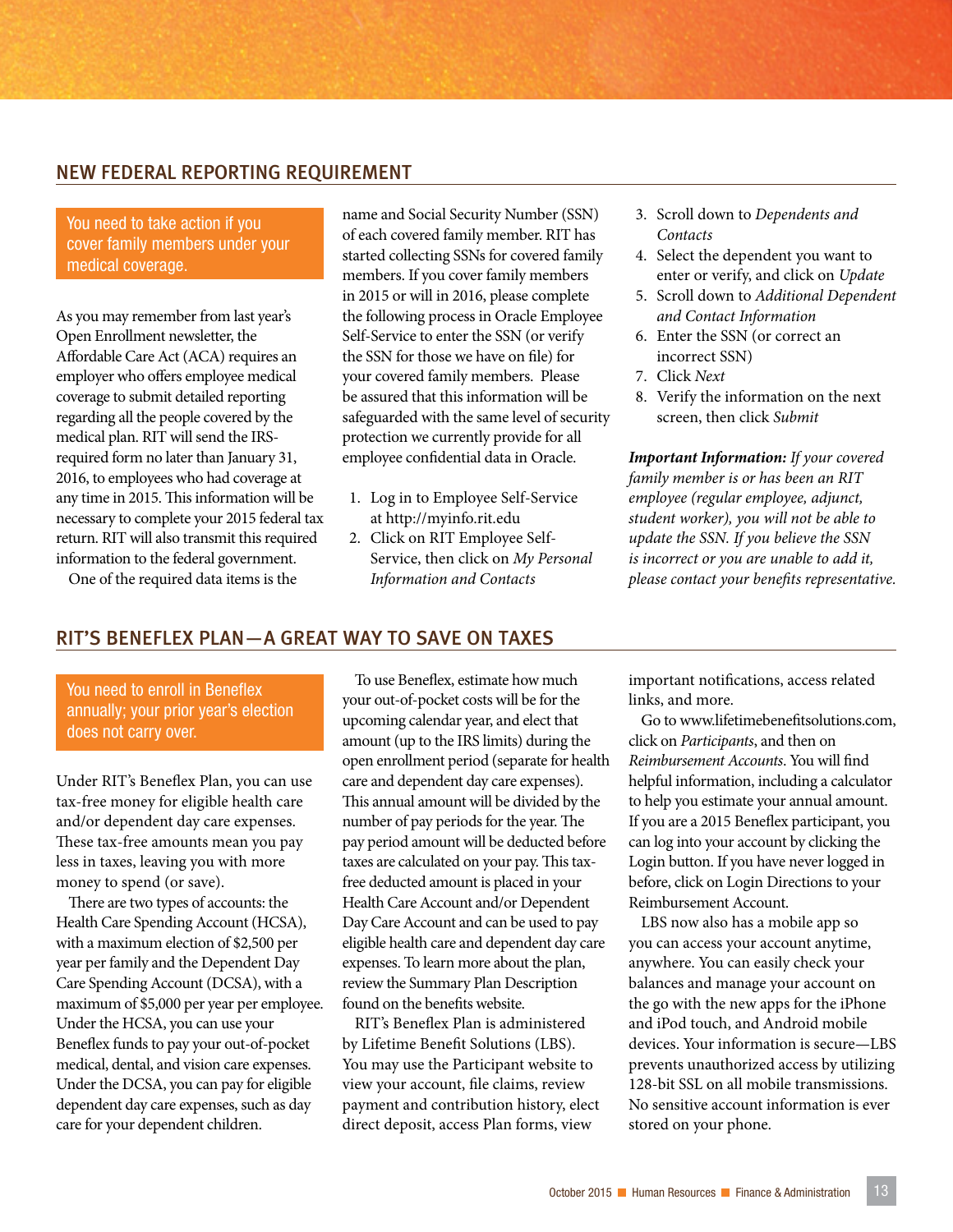### 2016 Other Benefits News

#### NEW IDENTITY THEFT PROTECTION BENEFIT

Most of us are careful to insure our homes, cars, and businesses against unexpected disaster. However, the way we live today requires additional vigilance over our personal information. Online and off, it's critical to have the best protection for your personal identity, privacy, and credit.

According to Identity Force, identity theft statistics are astounding: approximately 15 million U.S. residents have their identities stolen each year, with financial losses totaling upward of \$50 billion. This means that approximately one of every four adults has his or her identity stolen, resulting in losses of about \$3,500 in each instance. The damage can be devastating and the fallout hard to contain. Some of the ways your personal information can be obtained may surprise you. Everyday transactions such as credit card purchases or use of an ATM are opportunities for theft. Even your mail, unsolicited phone calls, or writing your social security number on a check can leave you vulnerable.

As many of you are aware, Excellus BlueCross BlueShield learned in August that cyber attackers had executed a sophisticated attack to gain unauthorized access to its Information Technology (IT) systems. Excellus is continuing to do its own investigation, working with the FBI. Those potentially impacted are eligible for two years of free credit monitoring and identity theft protection services through a company called Kroll. Visit the Excellus website at www.excellusfacts.com for details and to sign up for the coverage if you believe you may have been impacted. Coincidentally, prior to the Excellus announcement, RIT had completed a Request for Proposal (RFP) process for a new voluntary benefit—identity theft protection—and had chosen the vendor, Identity Force, for this new offering.

After a careful review of what the new benefit provides compared to the free coverage through the Excellus offering with Kroll, we determined that we would still introduce this new voluntary benefit for 2016. We made this decision for these reasons:

- 1. There are some employees who are not impacted by the Excellus breach (e.g., new employees who just moved to the Rochester area, employees who have never had any coverage with Excellus or participated in Beneflex, administered by Lifetime Benefit Solutions).
- 2. The coverage with Identity Force has some additional services/benefits not offered with the Excellus coverage through Kroll, so the RIT coverage could supplement the free Excellus coverage for those enrolled in the free program.

#### **Who is Identity Force?**

Identity Force is a leading provider of proactive identity, privacy, and credit protection for individuals, businesses, and government agencies and has had an A+ rating from the Better Business Bureau for many years. For more than 35 years, they have consistently delivered highly rated personal security solutions.

#### **What does it cost?**

Since RIT is offering this program as a voluntary employee benefit, there is a group discount off the amount you would pay if you purchased the coverage directly from them. In addition, you have the advantage of payroll deduction with RIT. The program RIT is offering is called UltraSecure, and it costs \$9.95 per month per person age 18 or older. If you elect to cover yourself and one

other person age 18 or older, you will be eligible for the free ChildWatch protection for all your children under age 18. If you are not covering anyone else age 18 or older, you can still have the ChildWatch protection but it would cost \$2.75 per month per child. See the more detailed description on the HR website for information about ChildWatch.

#### **What is the coverage?**

The coverage from Identity Force is very comprehensive. There are three main categories; some of the services are as follows. For a more detailed description, refer to the chart on the Open Enrollment website.

- 1. **Prevention—**fraud monitoring online protection tools
- 2. **Detection—**identity monitoring, change of address monitoring, medical ID fraud protection, and junk mail opt-out
- 3. **Restoration—**identity restoration specialists who complete the paperwork and make calls on your behalf, \$1 million identity theft insurance to reimburse you for eligible out-of-pocket costs (e.g., attorney fees)

#### **How do I enroll?**

You enroll online using Employee Self-Service like all the other benefits you are considering during the enrollment period. You can cover your spouse/ domestic partner and children up to the age of 26. For anyone age 18 or over, you will need to provide the person's email address. You would add this on the Beneficiary and Contact screen in Employee Self-Service. On January 1, 2016, Identity Force will send an email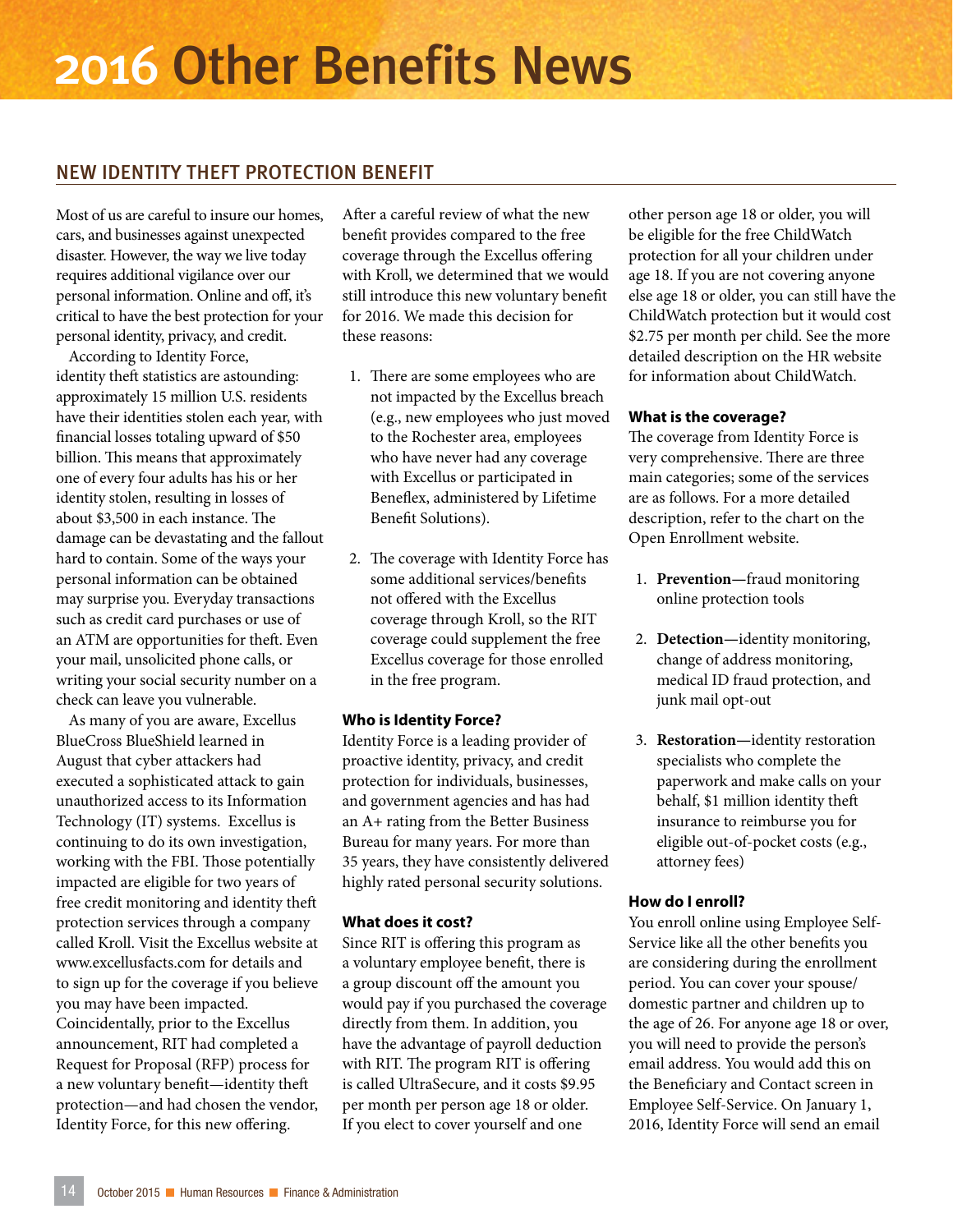to your RIT email address so you can register and begin using this benefit. You can change this email address to your personal email address. They will also send an email to anyone age 18 whom you enroll and for whom you provide an

email address. Each individual will have his or her own confidential "account" with Identity Force. If you have the ChildWatch program, you will register the child's information.

A representative from Identity Force

will be at the Benefits Fair, so we encourage you to stop by to learn more about this program.

Specific questions about how the Identity Force protection works should be directed to Identity Force.

#### RIT EMPLOYEES ELIGIBLE FOR ROCHESTER BUSINESS ALLIANCE (RBA) BENEFITS AND SERVICES

Did you know that employees of RBA member organizations can enjoy all the benefits and services that come along with a Rochester Business Alliance membership? Since RIT is a partner member, you are eligible to attend RBA

networking events and training programs, take advantage of member discounts, and much more. You can email them at rballiance@rballiance.com to sign up for their weekly News and Events newsletter to stay informed of the RBA benefits

available to you. Check out the website at www.rochesterbusinessalliance.com for more details.

Note: Beginning in January, the RBA will change its name to the Greater Rochester Chamber of Commerce.

#### RIT RETIREMENT SAVINGS PLAN—NEW ROTH 403(B) FEATURE

We are pleased to announce a new retirement savings feature. Starting December 1, 2015, RIT will begin offering a Roth contribution option within the RIT Retirement Savings Plan.

With the addition of the Roth feature, you will have another choice in saving for your retirement. Unlike the traditional pre-tax 403(b) contribution, the Roth 403(b) contribution is made on an aftertax basis. Under current IRS rules, your earnings on the Roth 403(b) contributions grow tax-free and you would not pay any taxes or penalties on qualified distributions (see the sidebar on page 16 for details on qualified distributions).

You will have the following contribution options:

- 1. continue to contribute only a pre-tax contribution;
- 2. change to contribute only an aftertax Roth contribution; or
- 3. contribute some on a pre-tax basis and some on an after-tax Roth basis.

You can change your election at any time. The income rule that applies to Roth

IRAs (Individual Retirement Accounts) does not apply to the Roth 403(b) feature; a participant can contribute to the Roth 403(b), regardless of income. However, it is important to note that there is not a separate IRS maximum contribution amount for the Roth 403(b). The IRS maximum contribution to RIT's plan is a combined total of the traditional pre-tax contributions *plus* the after-tax Roth contributions. In 2015, the contribution limits are \$18,000 for those under age 50 and \$24,000 for those age 50 or older.

Note: You cannot convert your existing 403(b) plan account to a Roth 403(b) account.

#### **Who might benefit from a Roth 403(b)?**

- Employees who have a longer retirement horizon and more time to accumulate tax-free earnings
- Highly compensated individuals who aren't eligible for Roth IRAs, but who want a pool of tax-free money to draw on in retirement
- Employees who want to leave taxfree money to their heirs

*The following information was provided to RIT by Fidelity Investments. It is for informational purposes only and is not intended to be legal or tax advice. If you are interested in the Roth 403(b) option within the RIT Retirement Savings Plan, you are encouraged to consult with a tax, legal, or financial adviser about the appropriateness of this option for you and your retirement savings plan.* 

#### **Is the Roth 403(b) right for you? Four questions to ask yourself.**

Adding the Roth 403(b) feature to RIT's plan combines the current benefits of saving on a pre-tax basis with the new advantage of avoiding taxes when you withdraw the Roth funds at retirement. If you answer yes to some or all of these questions, the Roth 403(b) might be right for you.

1. **Do I expect to be in a higher marginal tax rate in retirement than I will be during my working years?** This is a question that nobody can answer with certainty. Marginal income tax rates have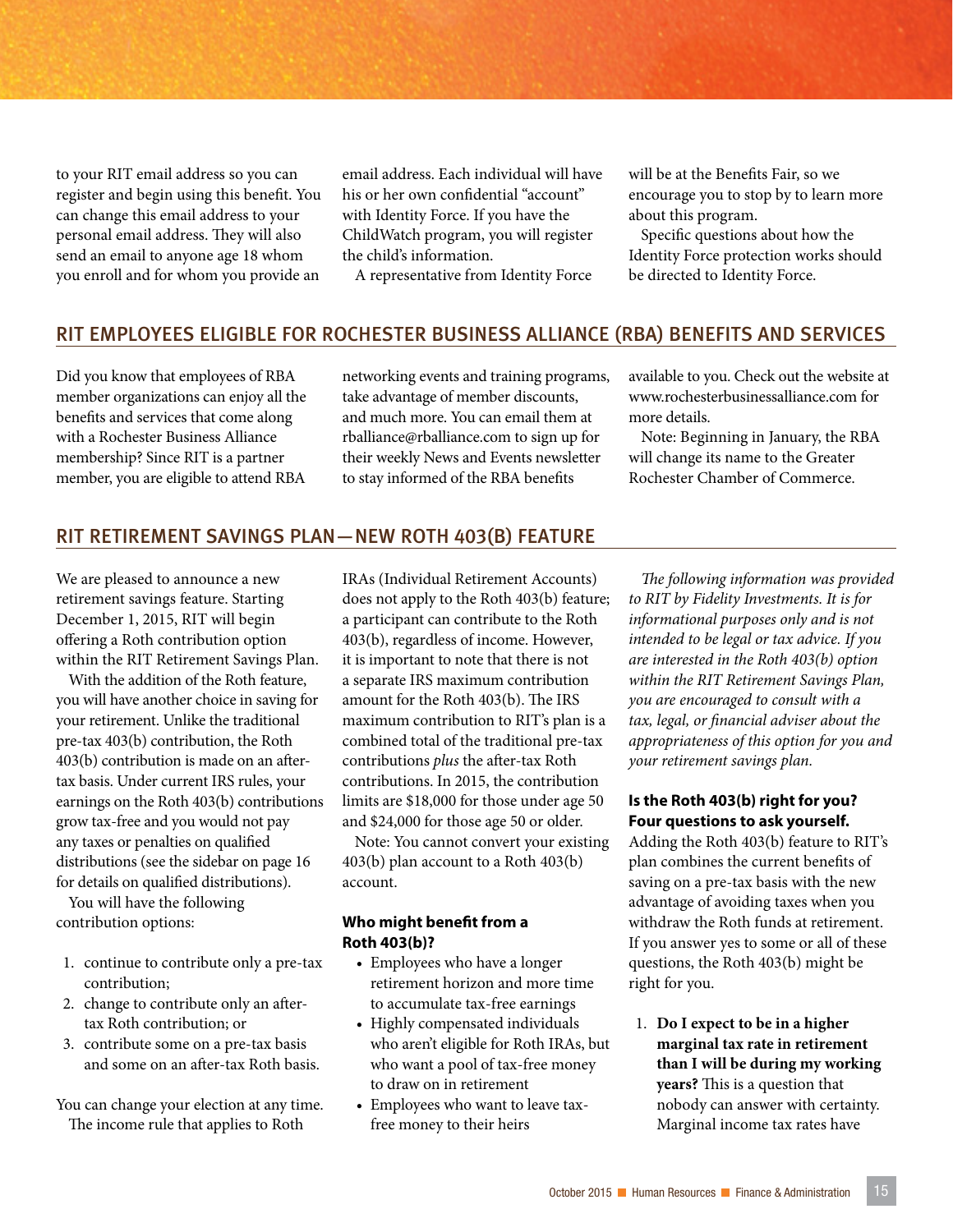declined over the last two decades. If tax rates were to continue to decline, a traditional pre-tax 403(b) might be the better option. The same is true for individuals who expect their marginal tax rate to be lower in retirement as the result of a lower income.

Generally:

- If tax rates stay the same, a traditional pre-tax or Roth 403(b) will likely yield the same nest egg after taxes.
- If tax rates rise, paying taxes now through a Roth 403(b) contribution will likely yield a higher after-tax retirement benefit than a traditional pre-tax 403(b).
- If tax rates decrease, deferring taxes now in a traditional pre-tax 403(b) will likely benefit you more at retirement.
- 2. **Can I afford to maximize my contributions and save up to the IRS limit?** If you can afford it, making maximum contributions to a Roth 403(b) may be a good option. Since earnings may be tax-free, a qualified Roth 403(b) distribution could provide more cash upon retirement than would an equivalent traditional pre-tax 403(b) distribution.
- 3. **Do I want to leave tax-free money to my heirs?** Your beneficiaries may be able to receive your Roth account taxfree if you die. Additionally, you can roll Roth 403(b) funds into a Roth IRA, potentially delaying minimum

required distributions from those amounts during your lifetime.

4. **Do I make too much money today to invest in a Roth IRA?** Unlike Roth IRAs, there are no maximum income limits for Roth 403(b) contributions. Even if your income is too high to qualify for a Roth IRA, you can make Roth 403(b) contributions.

#### **Things to remember**

- Because Roth contributions are under the same IRS limits as pre-tax contributions to the plan, each dollar of a Roth contribution reduces the amount that can be contributed pretax (and vice versa).
- Your take-home pay will be less than it would be if you had made an equivalent traditional pre-tax 403(b) contribution. This is because income taxes must be withheld on after-tax Roth 403(b) contributions.

#### **How to Elect a Roth 403(b) Contribution**

Since Fidelity is the Master Administrator for the RIT Retirement Savings Plan, you will make your election on the Fidelity website, even if you contribute to TIAA-CREF.

- 1. Log in at www.fidelity.com/atwork. You can set up a login if you do not have one by clicking on *Register Now* on the left side of the page and follow the prompts.
- 2. Once logged in, click on the drop

#### *What is a qualified Roth 403(b) distribution?*

A qualified distribution is generally one that is made five tax years after your first Roth 403(b) contribution to the plan and is made

- on or after the date you attain age 59½
- after your death, or
- if you are disabled.

A qualified distribution from a Roth 403(b) is not included in your gross income; therefore, the earnings on these contributions are never taxed as long as you take qualified distributions from the plan.

down arrow at the right next to *Quick Links*.

3. Then choose Contribution Amount. You will be able to designate the percentage you want to contribute on a pre-tax basis and on an aftertax Roth basis.

If you prefer, you can call Fidelity at 1-800-343-0860/V and 1-800-259-9734/ TTY.

#### **Questions**

If you have questions or want to discuss whether contributing to the Roth 403(b) makes sense for you, contact Fidelity at 1-800-343-0860/V and 1-800-259-9734/ TTY. If you invest with TIAA-CREF, call 1-800-842-2776/TTY and 1-800-842-2755/TTY.

#### AUDIOLOGICAL SERVICES FOR RIT EMPLOYEES AND FAMILY MEMBERS

Complete audiological services are offered free of charge to all current RIT employees and students at the audiology

clinic within the Communication Studies and Services (CSS) Department at NTID, located on the third floor of the Lyndon

Baines Johnson Building (LBJ, #60). Services include comprehensive hearing tests; selection, fitting, adjustment, and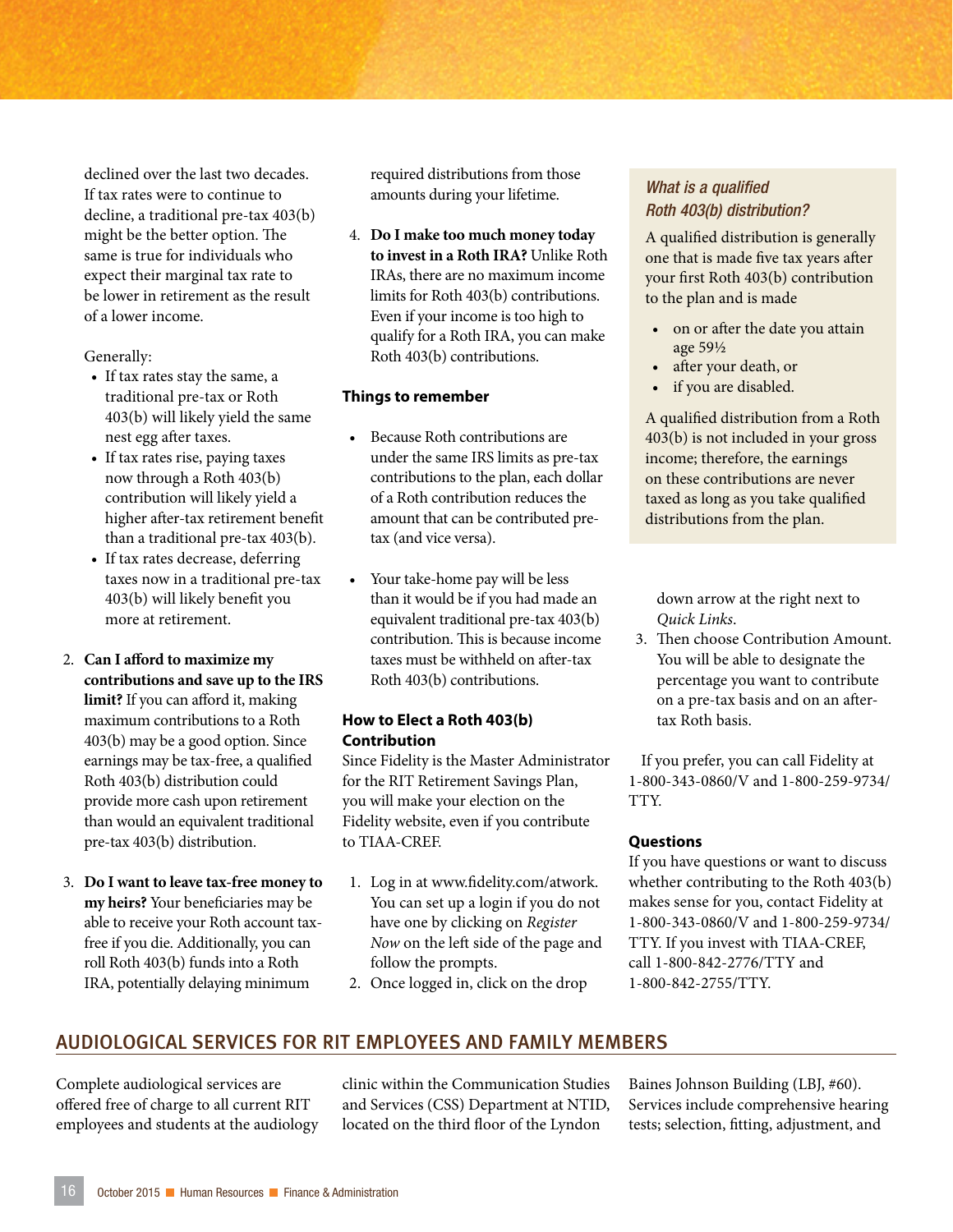troubleshooting of hearing aids and other assistive listening technology; and cochlear implant mapping and troubleshooting. Hearing aids are available for purchase at competitive

NEW TOBACCO POLICY

In August, RIT implemented a new tobacco policy that restricts the use of all tobacco products and electronic vaping devices to designated areas for students, faculty, staff, and visitors. With this change, members of the RIT community will experience a healthier campus with less exposure to second-hand smoke and the associated health risks.



Please remember that compliance with the new policy is a community effort. If you see someone on campus using a tobacco product, approach the person respectfully and treat as if he or she is a first-time visitor to campus without any awareness of the tobacco restrictions.

If you or anyone you know is interested in quitting the use of

> tobacco, RIT provides a variety

prices. In addition, you can purchase earmolds, tubes, domes, batteries, and other accessories. The clinic also serves dependents of employees (age 6 and over), NTID alumni, and Osher students for a charge. For more information, contact the Hearing Aid Shop at 585-475-6473, hearing@ntid.rit.edu, or stop by LBJ-3130.

of cessation resources for employees through *Better Me* or Excellus.

#### **Better Me**

*Better Me* offers the American Cancer Society Freshstart tobacco cessation program for free. RIT's team of Health Fitness Specialists are all certified providers of the Freshstart program, which includes:

- Motivational intervention activities
- Practical counseling (problem-solving skills)
- Social support
- Education about medication and approaches to quitting

For more information from *Better Me*, contact Sue Grace, smfpsn@rit.edu or 475-7386/V.

#### **Excellus**

Excellus offers eligible members the Quit for Life program to help individuals quit using tobacco products for good. The FREE award-winning program includes:

Reminder: For those over the age of 18, RIT's prescription drug plan **covers in full** all smoking cessation medications, including prescription products as well as over-thecounter nicotine replacement products (e.g., nicotine patch, gum, lozenges) for a quantity duration limit of a 180-day supply within a 365-day period, provided there is a written prescription from a physician. For those covered by POS B No Drug, your coverage for these items is under your medical plan.

- One-on-one counseling
- Free nicotine replacement products (patch, lozenges, or gum)
- Interactive discussion forums available 24/7
- Easy-to-use Quit Guides for additional support

For more information from Excellus, call 1-800-442-8904/V.

#### CONVENIENT PERSONAL COMPUTER REPAIR SERVICES NOW AVAILABLE AT THE RIT DIGITAL DEN

The RIT Digital Den, RIT's computer sales retail store, now operates a personal computer repair service for faculty, staff, and retirees. They offer two different service plans as well as a single-incident purchase option.

The computer drop-off location is conveniently located at the RIT Digital Den, located on the 2nd floor of Barnes & Noble, 100 Park Point Drive.

You can also meet directly with a technician who is trained to answer your technical questions. Appointments are recommended but not required.

For questions and details about the plan costs, or to make an appointment with a technician, visit www.rit.edu/ digitalden or call 585-424-6766 ext. 204.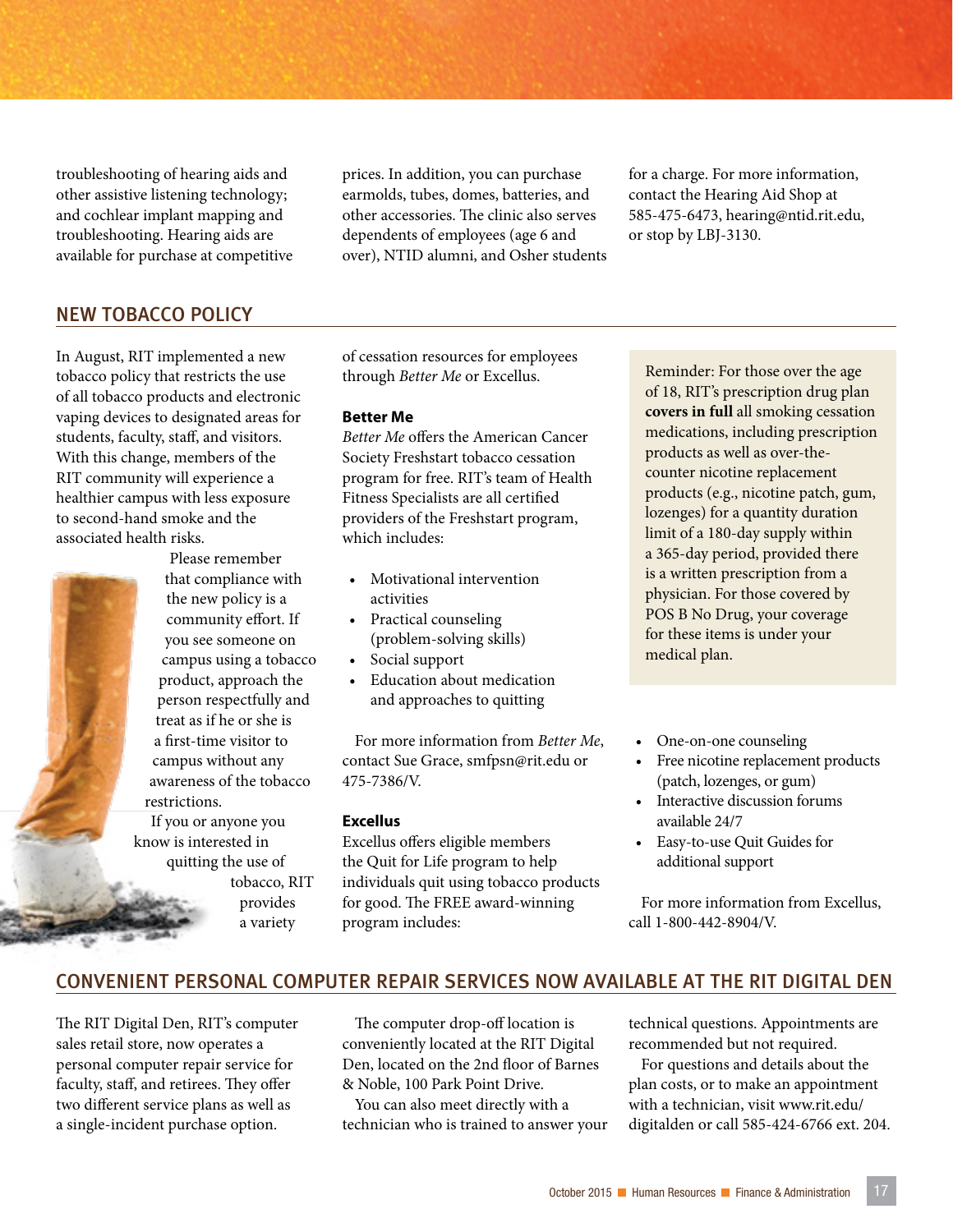### 2016 Benefits Contribution Rates

#### MEDICAL, VISION & DENTAL RATES

|                          |                     | Per Pay Period Employee Contribution |                   |                 |                           |  |
|--------------------------|---------------------|--------------------------------------|-------------------|-----------------|---------------------------|--|
|                          |                     | <b>FULL-TIME SALARY LEVEL 1*</b>     |                   |                 | FULL-TIME SALARY LEVEL 2* |  |
|                          |                     | Salary $<$ \$41,000                  |                   |                 | Salary = $$41,000-86,999$ |  |
|                          | <b>LEVEL OF</b>     | <b>EXEMPT</b>                        | <b>NON-EXEMPT</b> | <b>EXEMPT</b>   | <b>NON-EXEMPT</b>         |  |
| <b>PLAN</b>              | <b>COVERAGE</b>     | (24 Deductions)                      | (26 Deductions)   | (24 Deductions) | (26 Deductions)           |  |
| <b>Blue Point2 POS A</b> | · Individual        | \$52.87                              | \$48.81           | \$76.84         | \$70.92                   |  |
|                          | • 2 Person          | \$125.99                             | \$116.30          | \$167.21        | \$154.35                  |  |
|                          | • Family            | \$172.41                             | \$159.15          | \$235.46        | \$217.34                  |  |
|                          | • One Parent Family | \$145.32                             | \$134.14          | \$194.66        | \$179.69                  |  |
| <b>Blue Point2 POS B</b> | · Individual        | \$45.40                              | \$41.91           | \$ 66.95        | \$61.80                   |  |
|                          | • 2 Person          | \$105.55                             | \$97.43           | \$143.82        | \$132.75                  |  |
|                          | • Family            | \$153.95                             | \$142.11          | \$208.26        | \$192.24                  |  |
|                          | • One Parent Family | \$114.52                             | \$105.71          | \$150.94        | \$139.33                  |  |
| <b>Blue Point2 POS B</b> | · Individual        | \$2.60                               | \$2.40            | \$16.54         | \$15.27                   |  |
| No Drug                  | • 2 Person          | \$26.37                              | \$24.34           | \$39.41         | \$36.38                   |  |
|                          | • Family            | \$57.48                              | \$53.06           | \$79.15         | \$73.06                   |  |
|                          | • One Parent Family | \$28.18                              | \$26.01           | \$44.99         | \$41.53                   |  |
| Blue Point2 POS D        | · Individual        | $\mathbb{S}$<br>2.92                 | \$2.70            | \$19.14         | \$17.67                   |  |
|                          | • 2 Person          | \$32.04                              | \$29.57           | \$45.23         | \$41.75                   |  |
|                          | • Family            | \$63.00                              | \$58.16           | \$84.64         | \$78.13                   |  |
|                          | • One Parent Family | \$34.38                              | \$31.74           | \$51.27         | \$47.32                   |  |
| <b>Vision Care Plan</b>  | • Individual        | $\mathbb{S}$<br>5.01                 | \$4.62            | \$5.01          | \$4.62                    |  |
|                          | • 2 Person          | \$10.01                              | 9.24<br>\$        | \$10.01         | 9.24<br>\$                |  |
|                          | $\bullet$ Family    | \$16.11                              | \$14.87           | \$16.11         | \$14.87                   |  |
| <b>Dental Plan</b>       | · Individual        | \$4.45                               | \$4.10            | \$4.45          | 4.10<br>\$                |  |
|                          | • 2 Person          | \$10.40                              | 9.60<br>\$        | \$10.40         | 9.60<br>\$.               |  |
|                          | • Family            | \$15.82                              | \$14.60           | \$15.82         | \$14.60                   |  |

*There is a separate schedule for adjuncts and part-time employees.* 

#### LIFE INSURANCE RATES **BENEFLEX**

*Basic Life Insurance* Fully paid for by RIT for full-time employees. No employee cost.

#### *Supplemental and Spouse Life Insurance*

The rates for Supplemental and Spouse Life Insurance are shown in the chart at right. The rate for spouse coverage is based on the employee's (your) age and your spouse's smoking status.

#### *Child Life Insurance*

The Child Life Insurance cost per pay period is the same regardless of the number of children covered.

| \$5,000 coverage:    | \$10,000 coverage:   |
|----------------------|----------------------|
| \$0.39 if non-exempt | \$0.78 if non-exempt |
| (26 pay periods)     | (26 pay periods)     |
| \$0.42 if exempt     | \$0.85 if exempt     |
| (24 pay periods)     | (24 pay periods)     |

| Monthly Rate per \$1,000 of Coverage |                              |               |  |  |  |  |
|--------------------------------------|------------------------------|---------------|--|--|--|--|
| AGE AS OF<br>1/1/16                  | <b>NON-</b><br><b>SMOKER</b> | <b>SMOKER</b> |  |  |  |  |
| 29 and under                         | \$0.045                      | \$0.085       |  |  |  |  |
| 30-34                                | \$0.055                      | \$0.135       |  |  |  |  |
| $35 - 39$                            | \$0.085                      | \$0.210       |  |  |  |  |
| 40-44                                | \$0.11                       | \$0.275       |  |  |  |  |
| 45-49                                | \$0.18                       | \$0.45        |  |  |  |  |
| $50 - 54$                            | \$0.305                      | \$0.73        |  |  |  |  |
| 55-59                                | \$0.47                       | \$1.01        |  |  |  |  |
| 60-64                                | \$0.63                       | \$1.24        |  |  |  |  |
| 65-69                                | \$1.22                       | \$2.19        |  |  |  |  |
| 70-74                                | \$2.27                       | \$3.63        |  |  |  |  |
| 75 and over                          | \$4.25                       | \$5.86        |  |  |  |  |

### ANNUAL MAXIMUMS

*Dependent Day Care Spending Account* \$5,000 (IRS maximum for all employers, per family)

*Health Care Spending Account*  \$2,500 (IRS maximum for all participants)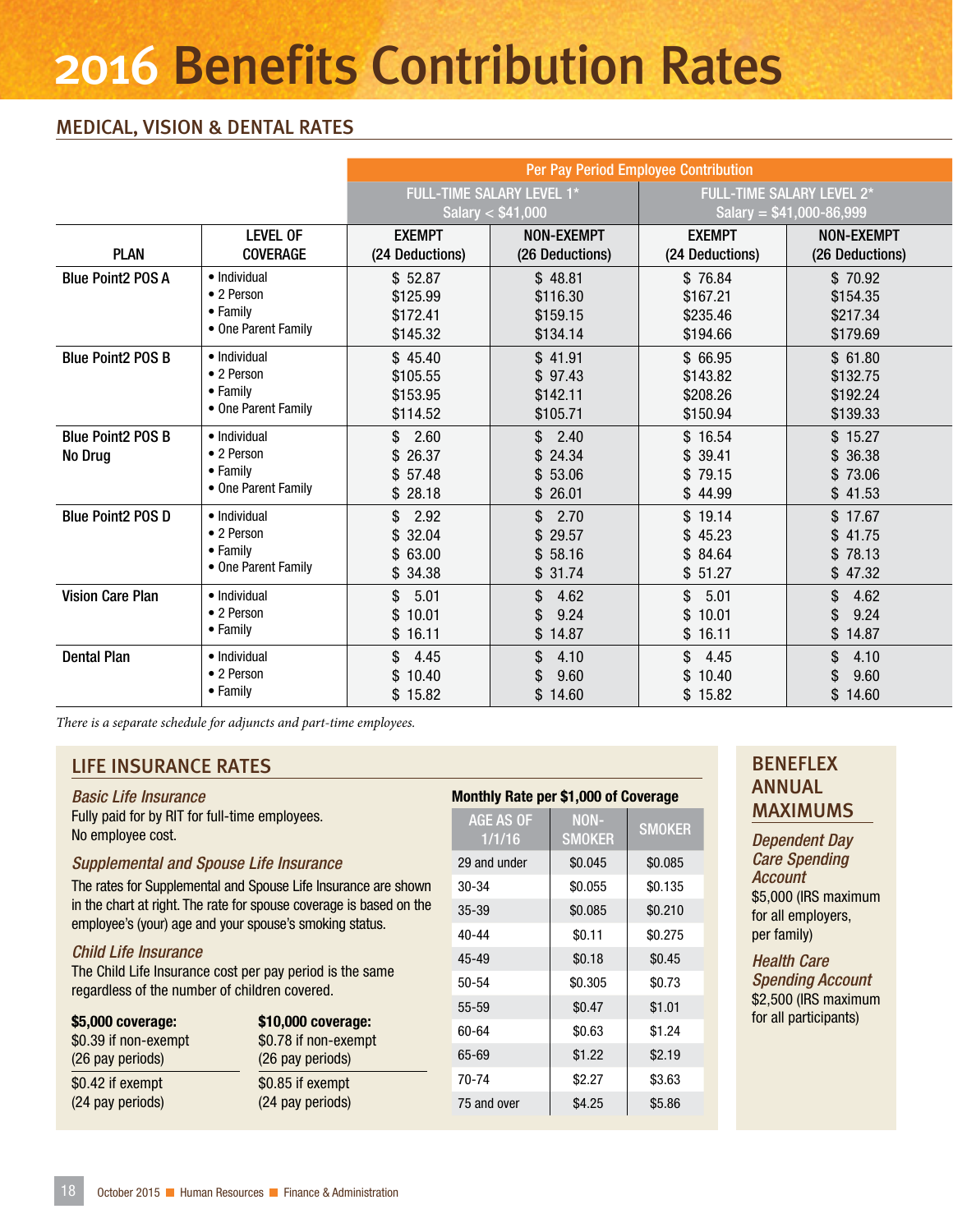Your coverage and contribution amounts for your benefits choices are displayed on the enrollment screens when you log in to Employee Self-Service. Refer to the detailed plan information to determine which plan is right for you.

| Per Pay Period Employee Contribution        |                                              |                                             |                                                         |                                              |                                                  |  |
|---------------------------------------------|----------------------------------------------|---------------------------------------------|---------------------------------------------------------|----------------------------------------------|--------------------------------------------------|--|
| <b>FULL-TIME SALARY LEVEL 3*</b>            | Salary = $$87,000-129,999$                   |                                             | <b>FULL-TIME SALARY LEVEL 4*</b><br>Salary = $$130,000$ |                                              | <b>EXTENDED PART-TIME</b><br><b>All Salaries</b> |  |
| <b>EXEMPT</b><br>(24 Deductions)            | <b>NON-EXEMPT</b><br>(26 Deductions)         | <b>EXEMPT</b><br>(24 Deductions)            | <b>NON-EXEMPT</b><br>(26 Deductions)                    | <b>EXEMPT</b><br>(24 Deductions)             | <b>NON-EXEMPT</b><br>(26 Deductions)             |  |
| \$88.58<br>\$186.32<br>\$259.02<br>\$216.38 | \$81.77<br>\$171.99<br>\$239.10<br>\$199.74  | \$99.76<br>\$206.84<br>\$284.57<br>\$239.40 | \$92.08<br>\$190.93<br>\$262.68<br>\$220.99             | \$125.09<br>\$275.74<br>\$351.39<br>\$303.52 | \$115.47<br>\$254.53<br>\$324.36<br>\$280.17     |  |
| \$77.97<br>\$161.08<br>\$229.65<br>\$167.23 | \$71.97<br>\$148.69<br>\$211.98<br>\$154.37  | \$88.48<br>\$179.92<br>\$253.25<br>\$186.75 | \$81.67<br>\$166.08<br>\$233.77<br>\$172.38             | \$116.01<br>\$254.31<br>\$326.54<br>\$266.49 | \$107.08<br>\$234.75<br>\$301.42<br>\$245.99     |  |
| \$24.07<br>\$49.36<br>\$94.53<br>\$55.15    | \$22.22<br>\$45.56<br>\$87.26<br>\$50.90     | \$31.09<br>\$60.92<br>\$109.27<br>\$67.46   | \$28.70<br>\$56.24<br>\$100.86<br>\$62.27               | \$64.49<br>\$147.59<br>\$194.82<br>\$162.10  | \$59.53<br>\$136.23<br>\$179.83<br>\$149.63      |  |
| \$26.53<br>\$55.10<br>\$99.81<br>\$61.36    | \$24.49<br>\$50.86<br>92.13<br>\$<br>\$56.64 | \$33.43<br>\$66.54<br>\$114.38<br>\$73.55   | \$30.85<br>\$61.42<br>\$105.58<br>\$67.89               | \$46.20<br>\$152.79<br>\$200.06<br>\$167.25  | \$42.64<br>\$141.03<br>\$184.67<br>\$154.38      |  |
| \$<br>5.01<br>\$10.01<br>\$16.11            | 4.62<br>\$.<br>9.24<br>\$<br>\$14.87         | \$5.01<br>\$10.01<br>\$16.11                | \$<br>4.62<br>9.24<br>\$14.87                           | \$<br>5.01<br>\$<br>10.01<br>\$16.11         | \$<br>4.62<br>9.24<br>\$<br>\$14.87              |  |
| \$<br>4.45<br>\$<br>10.40<br>\$15.82        | \$.<br>4.10<br>9.60<br>\$<br>\$14.60         | \$<br>4.45<br>\$10.40<br>\$15.82            | \$.<br>4.10<br>9.60<br>\$14.60                          | \$<br>6.92<br>\$16.18<br>\$24.62             | 6.39<br>\$<br>\$14.94<br>\$22.73                 |  |

#### AD&D INSURANCE RATES

*Basic AD&D Insurance* Fully paid for by RIT for full-time employees. No employee cost.

*Supplemental and Spouse AD&D Insurance* \$.026 per \$1,000 of coverage.

#### *Child AD&D Insurance*

The Child AD&D Insurance cost per pay period is the same regardless of the number of children covered.

\$5,000 coverage: \$0.06 if non-exempt (26 pay periods) \$0.07 if exempt (24 pay periods)

#### \$10,000 coverage:

\$0.12 if non-exempt (26 pay periods) \$0.13 if exempt (24 pay periods)

#### LTD RATES

*Basic LTD* Fully paid for by RIT for full-time employees. No employee cost.

*Supplemental LTD* \$0.27 per \$100 of base pay (full-time employees only)

#### GROUP LEGAL SERVICES

*Hyatt Legal Plan* \$8.65 per pay period if non-exempt (26 pay periods)

\$9.38 per pay period if exempt (24 pay periods)

*There is a separate schedule for adjuncts and part-time employees. \*Salary as of 1/1/16 or hire date, if later*

#### IDENTITY THEFT PROTECTION RATES

The following rates are **per person** age 18 or over

*IDENTITY FORCE UltraSecure*

\$4.59 per pay period if non-exempt (26 pay periods)

\$4.98 per pay period if exempt (24 pay periods)

*If you elect coverage for yourself and one other person age 18 or over, you can cover all your children under age 18 with no extra cost.*

*If you elect coverage for only yourself and no other person age 18 or older, the following rates are per child under age 18.*

*IDENTITY FORCE for Children* \$1.27 per pay period if non-exempt (26 pay periods)

\$1.38 per pay period if exempt (24 pay periods)